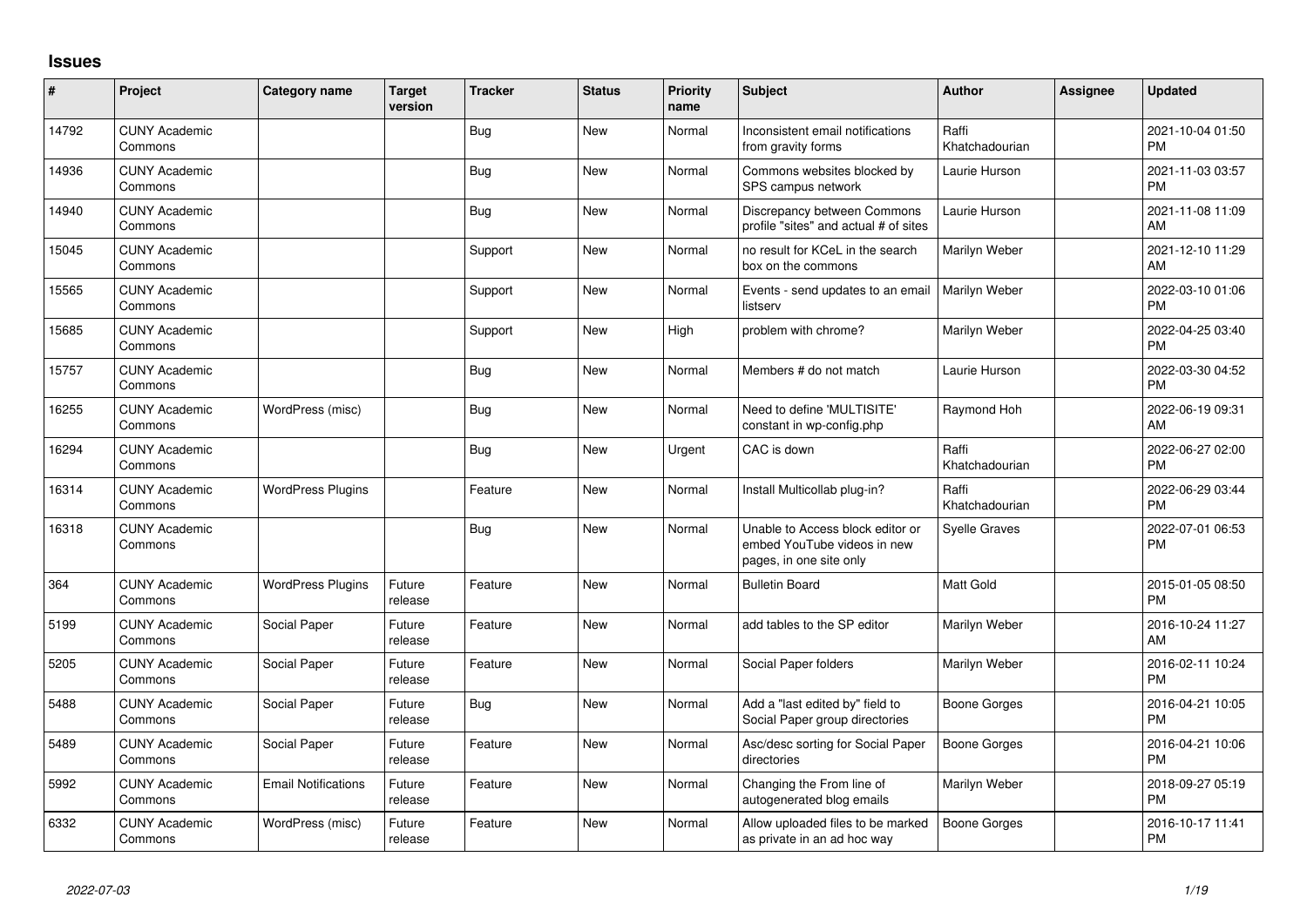| #     | Project                         | <b>Category name</b>     | <b>Target</b><br>version | <b>Tracker</b> | <b>Status</b> | <b>Priority</b><br>name | <b>Subject</b>                                                                                               | <b>Author</b> | <b>Assignee</b>   | <b>Updated</b>                |
|-------|---------------------------------|--------------------------|--------------------------|----------------|---------------|-------------------------|--------------------------------------------------------------------------------------------------------------|---------------|-------------------|-------------------------------|
| 6755  | <b>CUNY Academic</b><br>Commons | WordPress (misc)         | Future<br>release        | <b>Bug</b>     | New           | Normal                  | <b>Cannot Deactivate Plugin</b>                                                                              | Laura Kane    |                   | 2016-11-16 01:12<br><b>PM</b> |
| 9720  | <b>CUNY Academic</b><br>Commons | Authentication           | Future<br>release        | Feature        | New           | Normal                  | The Commons should be an<br>oAuth provider                                                                   | Boone Gorges  |                   | 2019-03-01 02:04<br><b>PM</b> |
| 11024 | <b>CUNY Academic</b><br>Commons | WordPress (misc)         | Future<br>release        | Bug            | New           | Normal                  | Subsites should not show "you<br>should update your .htaccess<br>now" notice after permalink setting<br>save | Boone Gorges  |                   | 2019-01-28 01:35<br>PM        |
| 11392 | <b>CUNY Academic</b><br>Commons |                          | Future<br>release        | Bug            | New           | Normal                  | Migrate users away from<br><b>StatPress</b>                                                                  | Boone Gorges  |                   | 2019-04-23 03:53<br><b>PM</b> |
| 11843 | <b>CUNY Academic</b><br>Commons | WordPress (misc)         | Future<br>release        | Design/UX      | New           | Normal                  | Tweaking the Gutenberg Editor<br>Interface                                                                   | Laurie Hurson |                   | 2022-04-26 12:00<br><b>PM</b> |
| 11860 | <b>CUNY Academic</b><br>Commons | Registration             | Future<br>release        | Feature        | New           | Normal                  | <b>Ensure Students Are Aware They</b><br>Can Use Aliases At Registration                                     | scott voth    |                   | 2019-09-24 08:46<br>AM        |
| 12573 | <b>CUNY Academic</b><br>Commons | <b>WordPress Plugins</b> | Future<br>release        | <b>Bug</b>     | <b>New</b>    | Normal                  | <b>CommentPress Core Issues</b>                                                                              | scott voth    |                   | 2020-03-24 04:32<br><b>PM</b> |
| 13048 | <b>CUNY Academic</b><br>Commons | Shortcodes and<br>embeds | Future<br>release        | Feature        | <b>New</b>    | Normal                  | Jupyter Notebooks support                                                                                    | Boone Gorges  |                   | 2020-07-14 11:46<br>AM        |
| 13650 | <b>CUNY Academic</b><br>Commons | Group Library            | Future<br>release        | Feature        | <b>New</b>    | Normal                  | Forum Attachments in Group<br>Library                                                                        | Laurie Hurson |                   | 2021-11-19 12:30<br><b>PM</b> |
| 12328 | <b>CUNY Academic</b><br>Commons |                          | Not tracked              | Support        | <b>New</b>    | Normal                  | Sign up Code for Non-CUNY<br>Faculty                                                                         | Laurie Hurson |                   | 2020-01-28 10:25<br>AM        |
| 12352 | <b>CUNY Academic</b><br>Commons |                          | Not tracked              | Support        | <b>New</b>    | Normal                  | "posts list" page builder block<br>option                                                                    | Marilyn Weber |                   | 2020-02-03 01:29<br><b>PM</b> |
| 14911 | <b>CUNY Academic</b><br>Commons | <b>WordPress Themes</b>  | Not tracked              | Support        | New           | Normal                  | Twentytwentyone theme                                                                                        | Marilyn Weber |                   | 2021-10-28 10:37<br>AM        |
| 15816 | <b>CUNY Academic</b><br>Commons |                          | Not tracked              | Support        | New           | Normal                  | slow loading at SPS                                                                                          | Marilyn Weber |                   | 2022-04-05 01:26<br><b>PM</b> |
| 11968 | JustPublics@365<br>MediaCamp    |                          |                          | Feature        | New           | Normal                  | Nanoscience Retractable Display<br>Unit                                                                      | Donald Cherry | Bonnie<br>Eissner | 2021-02-19 08:50<br>AM        |
| 11496 | <b>CUNY Academic</b><br>Commons | <b>Public Portfolio</b>  | 1.15.2                   | Support        | New           | Normal                  | Replace Twitter Icon on Member<br>Portfolio page                                                             | scott voth    | Boone<br>Gorges   | 2019-06-06 01:03<br><b>PM</b> |
| 16199 | <b>CUNY Academic</b><br>Commons | <b>Directories</b>       | 2.0.3                    | Bug            | New           | Normal                  | Removed "Semester" Filter from<br><b>Courses Directory</b>                                                   | Laurie Hurson | Boone<br>Gorges   | 2022-06-29 11:32<br>AM        |
| 14908 | <b>CUNY Academic</b><br>Commons | Performance              |                          | <b>Bug</b>     | <b>New</b>    | Normal                  | Stale object cache on cdev                                                                                   | Raymond Hoh   | Boone<br>Gorges   | 2021-12-07 09:45<br>AM        |
| 15767 | <b>CUNY Academic</b><br>Commons | WordPress (misc)         |                          | Support        | <b>New</b>    | Normal                  | Site loading slowly                                                                                          | scott voth    | Boone<br>Gorges   | 2022-04-04 08:56<br>PM        |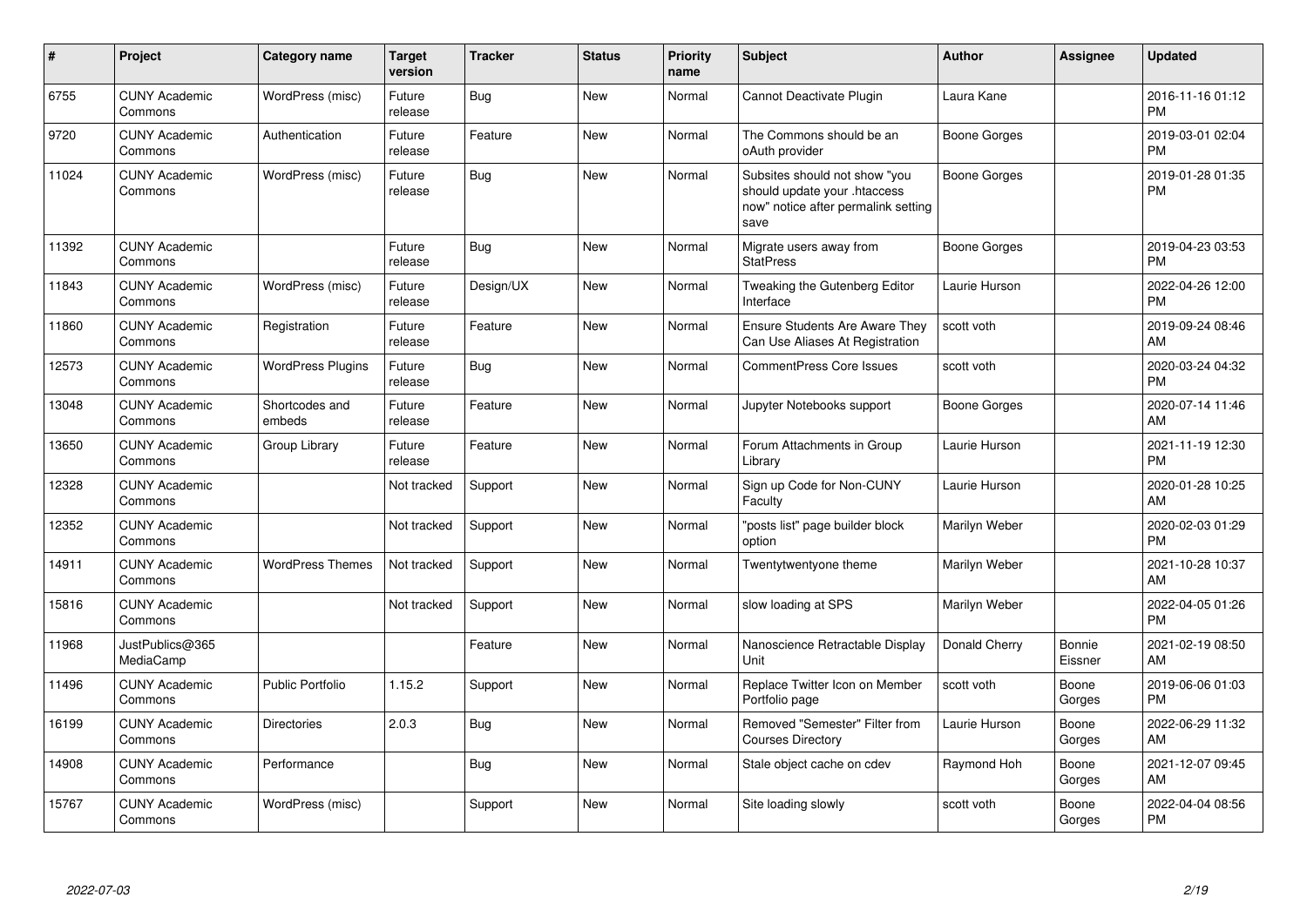| #     | Project                         | <b>Category name</b>      | <b>Target</b><br>version | Tracker    | <b>Status</b> | Priority<br>name | <b>Subject</b>                                                                            | <b>Author</b>           | <b>Assignee</b> | <b>Updated</b>                |
|-------|---------------------------------|---------------------------|--------------------------|------------|---------------|------------------|-------------------------------------------------------------------------------------------|-------------------------|-----------------|-------------------------------|
| 16307 | <b>CUNY Academic</b><br>Commons |                           |                          | <b>Bug</b> | <b>New</b>    | Normal           | Add brief messaging to<br>accept/decline group membership<br>requests                     | Matt Gold               | Boone<br>Gorges | 2022-06-27 06:13<br>PM        |
| 15883 | <b>CUNY Academic</b><br>Commons |                           | 2.1.0                    | Feature    | New           | Normal           | Release BPGES update                                                                      | <b>Boone Gorges</b>     | Boone<br>Gorges | 2022-05-26 10:39<br>AM        |
| 1166  | <b>CUNY Academic</b><br>Commons | <b>Email Invitations</b>  | Future<br>release        | Feature    | New           | Low              | Better organizational tools for Sent   Boone Gorges<br>Invites                            |                         | Boone<br>Gorges | 2015-11-09 06:02<br><b>PM</b> |
| 1167  | <b>CUNY Academic</b><br>Commons | Email Invitations         | Future<br>release        | Feature    | <b>New</b>    | Low              | Allow email invitations to be resent                                                      | Boone Gorges            | Boone<br>Gorges | 2015-11-12 12:53<br>AM        |
| 2753  | <b>CUNY Academic</b><br>Commons | <b>Public Portfolio</b>   | Future<br>release        | Feature    | <b>New</b>    | Normal           | Create actual actual tagification in<br>academic interests and other<br>fields            | Micki Kaufman           | Boone<br>Gorges | 2015-01-05 08:52<br><b>PM</b> |
| 3048  | <b>CUNY Academic</b><br>Commons | <b>Public Portfolio</b>   | Future<br>release        | Feature    | <b>New</b>    | Low              | Images for rich text profile fields                                                       | <b>Boone Gorges</b>     | Boone<br>Gorges | 2014-02-19 12:56<br><b>PM</b> |
| 3580  | <b>CUNY Academic</b><br>Commons | Group Blogs               | Future<br>release        | Feature    | New           | Normal           | Multiple blogs per group                                                                  | <b>Boone Gorges</b>     | Boone<br>Gorges | 2018-02-20 02:02<br><b>PM</b> |
| 4481  | <b>CUNY Academic</b><br>Commons | Events                    | Future<br>release        | Feature    | New           | Normal           | Group admins/mods should have<br>the ability to unlink an event from<br>the group         | <b>Boone Gorges</b>     | Boone<br>Gorges | 2017-04-24 03:53<br><b>PM</b> |
| 4592  | <b>CUNY Academic</b><br>Commons | Events                    | Future<br>release        | Design/UX  | <b>New</b>    | Normal           | Event Creation - Venue Dropdown<br>Slow                                                   | Samantha Raddatz        | Boone<br>Gorges | 2015-09-14 04:56<br><b>PM</b> |
| 5052  | <b>CUNY Academic</b><br>Commons | Social Paper              | Future<br>release        | Feature    | <b>New</b>    | Low              | Sentence by sentence or line by<br>line comments (SP suggestion #3)                       | Marilyn Weber           | Boone<br>Gorges | 2016-02-11 10:24<br><b>PM</b> |
| 5182  | <b>CUNY Academic</b><br>Commons | Social Paper              | Future<br>release        | Design/UX  | <b>New</b>    | Normal           | "Publishing" a private paper on<br>social paper?                                          | Raffi<br>Khatchadourian | Boone<br>Gorges | 2016-10-13 04:12<br><b>PM</b> |
| 6389  | <b>CUNY Academic</b><br>Commons | <b>BuddyPress Docs</b>    | Future<br>release        | Feature    | <b>New</b>    | Low              | Make Discussion Area Visible<br>When Editing a Doc                                        | Luke Waltzer            | Boone<br>Gorges | 2016-10-21 04:16<br><b>PM</b> |
| 7022  | <b>CUNY Academic</b><br>Commons | Announcements             | Future<br>release        | Bug        | New           | Normal           | Sitewide announcements should<br>be displayed on, and dismissable<br>from, mapped domains | <b>Boone Gorges</b>     | Boone<br>Gorges | 2018-03-22 10:18<br>AM        |
| 7663  | <b>CUNY Academic</b><br>Commons | Social Paper              | Future<br>release        | Bug        | New           | Normal           | Social Paper notifications not<br>formatted correctly on secondary<br>sites               | <b>Boone Gorges</b>     | Boone<br>Gorges | 2018-04-16 03:52<br><b>PM</b> |
| 7981  | <b>CUNY Academic</b><br>Commons | Social Paper              | Future<br>release        | <b>Bug</b> | New           | Normal           | Social Paper comments should<br>not go to spam                                            | Luke Waltzer            | Boone<br>Gorges | 2018-04-16 03:52<br>PM        |
| 8835  | <b>CUNY Academic</b><br>Commons | <b>Blogs (BuddyPress)</b> | Future<br>release        | Feature    | New           | Normal           | Extend cuny.is shortlinks to sites                                                        | Luke Waltzer            | Boone<br>Gorges | 2022-04-26 11:59<br>AM        |
| 9926  | <b>CUNY Academic</b><br>Commons | <b>WordPress Plugins</b>  | Future<br>release        | Bug        | New           | Normal           | twitter-mentions-as-comments<br>cron jobs can run long                                    | Boone Gorges            | Boone<br>Gorges | 2018-10-24 12:34<br>PM.       |
| 10226 | <b>CUNY Academic</b><br>Commons | Courses                   | Future<br>release        | Feature    | New           | Normal           | Add "My Courses" to drop down<br>list                                                     | scott voth              | Boone<br>Gorges | 2021-11-19 12:42<br>PM        |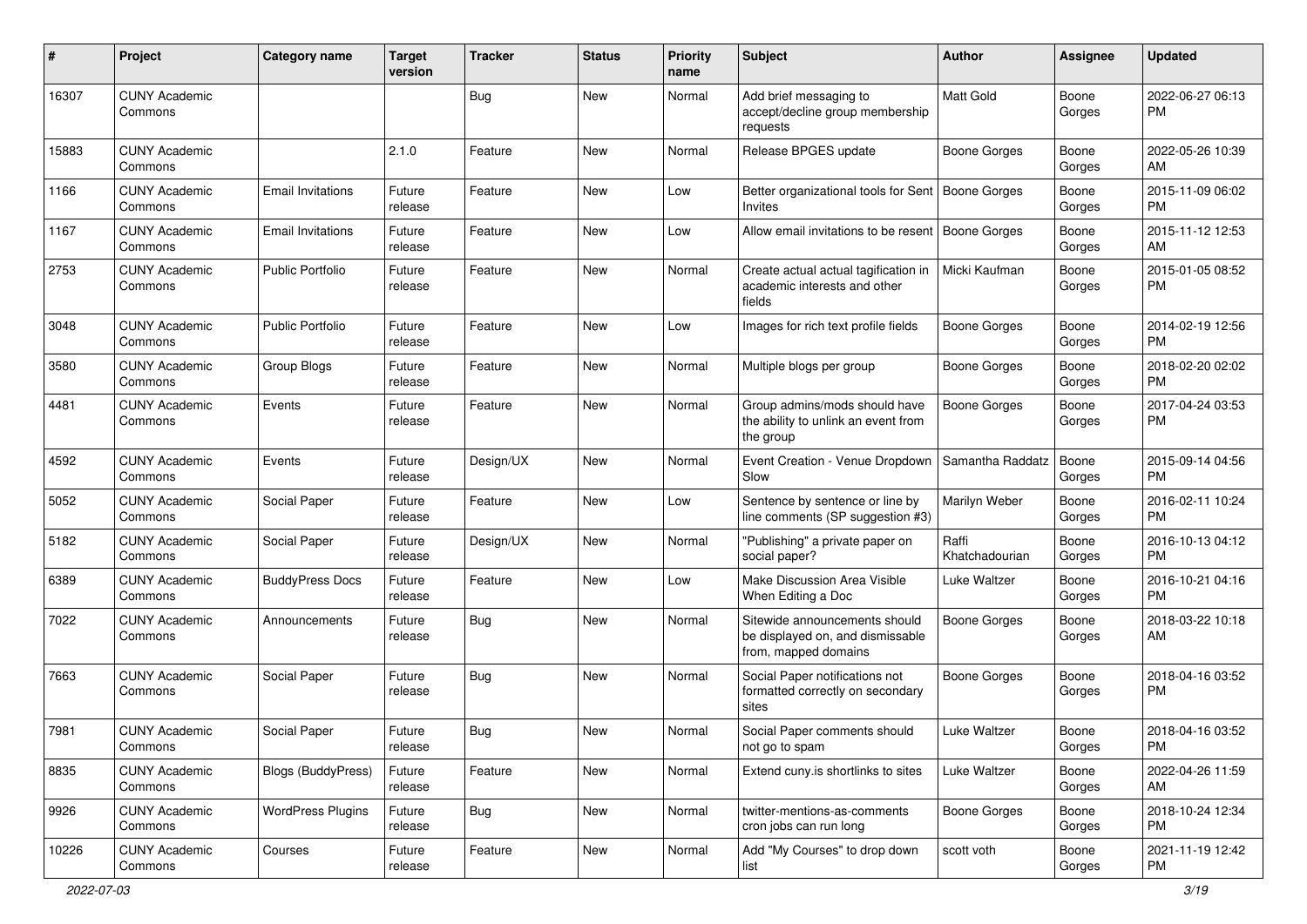| #     | Project                         | Category name                  | <b>Target</b><br>version | <b>Tracker</b> | <b>Status</b> | <b>Priority</b><br>name | <b>Subject</b>                                                                             | <b>Author</b>       | <b>Assignee</b>   | <b>Updated</b>                |
|-------|---------------------------------|--------------------------------|--------------------------|----------------|---------------|-------------------------|--------------------------------------------------------------------------------------------|---------------------|-------------------|-------------------------------|
| 11531 | <b>CUNY Academic</b><br>Commons | Events                         | Future<br>release        | Feature        | New           | Normal                  | Main Events calendar should<br>include non-public events that<br>user has access to        | scott voth          | Boone<br>Gorges   | 2019-06-11 10:00<br>AM        |
| 12042 | <b>CUNY Academic</b><br>Commons | <b>Email Notifications</b>     | Future<br>release        | Feature        | New           | Normal                  | Improved error logging for BPGES<br>send queue                                             | Boone Gorges        | Boone<br>Gorges   | 2021-11-19 12:25<br>PM.       |
| 12091 | <b>CUNY Academic</b><br>Commons | Group Files                    | Future<br>release        | Feature        | New           | Normal                  | Improved pre-upload file validation   Boone Gorges<br>for bp-group-documents               |                     | Boone<br>Gorges   | 2019-11-14 01:21<br><b>PM</b> |
| 13370 | <b>CUNY Academic</b><br>Commons | Group Library                  | Future<br>release        | Feature        | New           | Normal                  | Library bulk deletion and folder<br>editing                                                | Colin McDonald      | Boone<br>Gorges   | 2020-10-13 10:41<br>AM        |
| 13466 | <b>CUNY Academic</b><br>Commons | Cavalcade                      | Future<br>release        | Feature        | New           | Normal                  | Automated cleanup for duplicate<br>Cavalcade tasks                                         | Boone Gorges        | Boone<br>Gorges   | 2020-10-13 05:24<br>PM.       |
| 13835 | <b>CUNY Academic</b><br>Commons | WordPress (misc)               | Future<br>release        | Feature        | New           | Normal                  | Allow OneSearch widget to have<br>'CUNY' as campus                                         | Boone Gorges        | Boone<br>Gorges   | 2021-11-19 12:39<br><b>PM</b> |
| 14184 | <b>CUNY Academic</b><br>Commons | <b>Public Portfolio</b>        | Future<br>release        | Feature        | New           | Normal                  | Centralized mechanism for storing<br>Campus affiliations                                   | <b>Boone Gorges</b> | Boone<br>Gorges   | 2022-01-04 11:35<br>AM.       |
| 14309 | <b>CUNY Academic</b><br>Commons | Group Library                  | Future<br>release        | Feature        | New           | Normal                  | Better handling of<br>bp_group_document file download<br>attempts when file is not present | Boone Gorges        | Boone<br>Gorges   | 2021-11-19 12:28<br><b>PM</b> |
| 14987 | <b>CUNY Academic</b><br>Commons | <b>WordPress Plugins</b>       | Future<br>release        | Bug            | <b>New</b>    | Normal                  | Elementor update causes<br>database freeze-up                                              | <b>Boone Gorges</b> | Boone<br>Gorges   | 2021-11-29 12:02<br><b>PM</b> |
| 3615  | <b>CUNY Academic</b><br>Commons | Redmine                        | Not tracked              | Feature        | <b>New</b>    | Low                     | Create Redmine issues via email                                                            | Dominic Giglio      | Boone<br>Gorges   | 2017-11-16 11:36<br>AM        |
| 10794 | <b>CUNY Academic</b><br>Commons | Performance                    | Not tracked              | <b>Bug</b>     | New           | Normal                  | Memcached connection<br>occasionally breaks                                                | <b>Boone Gorges</b> | Boone<br>Gorges   | 2018-12-06 03:30<br><b>PM</b> |
| 12438 | <b>CUNY Academic</b><br>Commons | Courses                        | Not tracked              | <b>Bug</b>     | New           | Normal                  | Site appearing twice                                                                       | Laurie Hurson       | Boone<br>Gorges   | 2020-02-18 01:34<br>PM.       |
| 12911 | <b>CUNY Academic</b><br>Commons |                                | Not tracked              | Feature        | New           | Normal                  | Block access to xmlrpc.php based<br>on User-Agent                                          | <b>Boone Gorges</b> | Boone<br>Gorges   | 2020-06-09 05:12<br>PM.       |
| 13949 | <b>CUNY Academic</b><br>Commons |                                | Not tracked              | Bug            | New           | Normal                  | Continued debugging of runaway<br>MySQL connections                                        | <b>Matt Gold</b>    | Boone<br>Gorges   | 2021-09-14 10:42<br>AM        |
| 15210 | <b>CUNY Academic</b><br>Commons | Analytics                      | Not tracked              | Design/UX      | New           | Normal                  | Google Analytics improvements                                                              | Colin McDonald      | Boone<br>Gorges   | 2022-05-24 10:47<br>AM        |
| 3059  | <b>CUNY Academic</b><br>Commons | Group Forums                   | Future<br>release        | Design/UX      | New           | Normal                  | Forum Post Permissable Content<br><b>Explanatory Text</b>                                  | Chris Stein         | Chris Stein       | 2015-04-02 11:27<br>AM        |
| 10354 | <b>CUNY Academic</b><br>Commons | <b>Public Portfolio</b>        | Future<br>release        | Feature        | New           | Normal                  | Opt out of Having a Profile Page                                                           | scott voth          | Chris Stein       | 2020-05-12 10:43<br>AM        |
| 13199 | <b>CUNY Academic</b><br>Commons | Group Forums                   | Future<br>release        | Feature        | New           | Normal                  | Favoring Groups over bbPress<br>plugin                                                     | Colin McDonald      | Colin<br>McDonald | 2021-11-19 12:28<br><b>PM</b> |
| 13891 | <b>CUNY Academic</b><br>Commons | Internal Tools and<br>Workflow | 2.1.0                    | Feature        | New           | Normal                  | Migrate automated linting to<br>GitHub Actions                                             | Boone Gorges        | Jeremy Felt       | 2022-06-29 11:13<br>AM        |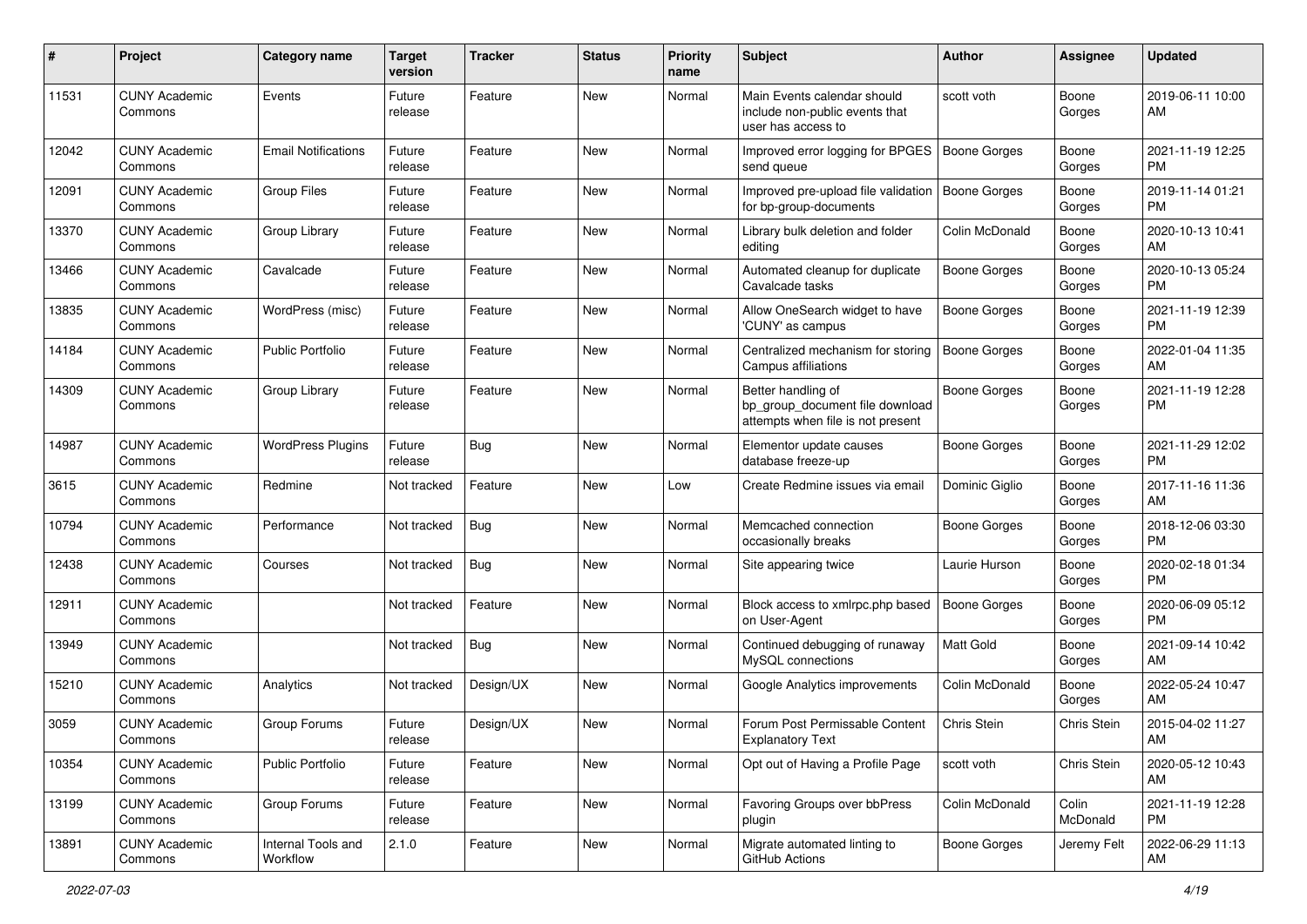| #     | <b>Project</b>                  | <b>Category name</b>           | <b>Target</b><br>version | <b>Tracker</b> | <b>Status</b> | <b>Priority</b><br>name | <b>Subject</b>                                                               | <b>Author</b>           | Assignee           | <b>Updated</b>                |
|-------|---------------------------------|--------------------------------|--------------------------|----------------|---------------|-------------------------|------------------------------------------------------------------------------|-------------------------|--------------------|-------------------------------|
| 15194 | <b>CUNY Academic</b><br>Commons | Internal Tools and<br>Workflow | 2.1.0                    | Feature        | <b>New</b>    | Normal                  | PHPCS sniff for un-restored<br>switch_to_blog() calls                        | Boone Gorges            | Jeremy Felt        | 2022-05-26 10:45<br>AM        |
| 13331 | <b>CUNY Academic</b><br>Commons | Site cloning                   | Future<br>release        | Bug            | New           | Normal                  | Combine Site Template and Clone<br>operations                                | Boone Gorges            | Jeremy Felt        | 2021-11-19 12:39<br><b>PM</b> |
| 11879 | <b>CUNY Academic</b><br>Commons |                                | Not tracked              | Bug            | New           | Normal                  | Hypothesis comments appearing<br>on multiple, different pdfs across<br>blogs | Laurie Hurson           | Laurie Hurson      | 2019-09-19 02:39<br><b>PM</b> |
| 14475 | <b>CUNY Academic</b><br>Commons |                                | Not tracked              | Publicity      | <b>New</b>    | Normal                  | <b>OER Showcase Page</b>                                                     | Laurie Hurson           | Laurie Hurson      | 2021-09-14 10:46<br>AM        |
| 6078  | <b>CUNY Academic</b><br>Commons | <b>Blogs (BuddyPress)</b>      | Future<br>release        | Feature        | New           | Normal                  | <b>Explore Adding Network Blog</b><br>Metadata Plugin                        | Luke Waltzer            | Luke Waltzer       | 2016-10-11 10:29<br><b>PM</b> |
| 8211  | <b>CUNY Academic</b><br>Commons | <b>WordPress Themes</b>        | Future<br>release        | Feature        | New           | Normal                  | Theme Suggestions: Material<br>Design-Inspired Themes                        | Margaret Galvan         | Margaret<br>Galvan | 2017-08-07 02:48<br><b>PM</b> |
| 12392 | <b>CUNY Academic</b><br>Commons | Help/Codex                     | Not tracked              | Documentation  | <b>New</b>    | Normal                  | <b>Updates to Common Commons</b><br>Questions on Help Page                   | scott voth              | Margaret<br>Galvan | 2020-02-11 10:53<br>AM        |
| 3509  | <b>CUNY Academic</b><br>Commons | Publicity                      | 1.7                      | Publicity      | <b>New</b>    | Normal                  | Create 1.7 digital signage imagery                                           | Micki Kaufman           | Marilyn<br>Weber   | 2014-10-01 12:40<br><b>PM</b> |
| 9420  | <b>CUNY Academic</b><br>Commons | cuny.is                        | Not tracked              | Feature        | <b>New</b>    | Normal                  | Request for http://cuny.is/streams                                           | Raffi<br>Khatchadourian | Marilyn<br>Weber   | 2018-04-02 10:08<br>AM        |
| 12382 | <b>CUNY Academic</b><br>Commons | Membership                     | Not tracked              | Support        | <b>New</b>    | Normal                  | Email request change                                                         | Marilyn Weber           | Marilyn<br>Weber   | 2020-02-06 12:56<br><b>PM</b> |
| 3691  | <b>CUNY Academic</b><br>Commons | <b>WordPress Plugins</b>       | Future<br>release        | Bug            | New           | Normal                  | <b>WPMU Domain Mapping</b><br>Debugging on cdev                              | Raymond Hoh             | Matt Gold          | 2014-12-12 09:04<br>AM        |
| 4225  | <b>CUNY Academic</b><br>Commons | DiRT Integration               | Future<br>release        | Design/UX      | New           | Normal                  | Add information to DIRT page (in<br>Create a Group)                          | Samantha Raddatz        | <b>Matt Gold</b>   | 2015-06-26 03:14<br><b>PM</b> |
| 8498  | <b>CUNY Academic</b><br>Commons | <b>WordPress Plugins</b>       | Future<br>release        | Feature        | <b>New</b>    | Low                     | <b>Gravity Forms Email Users</b>                                             | Raffi<br>Khatchadourian | Matt Gold          | 2017-10-13 12:58<br><b>PM</b> |
| 3657  | <b>CUNY Academic</b><br>Commons | WordPress (misc)               | Not tracked              | Feature        | New           | Normal                  | Create alert for GC email<br>addresses                                       | <b>Matt Gold</b>        | Matt Gold          | 2016-04-14 11:29<br><b>PM</b> |
| 4972  | <b>CUNY Academic</b><br>Commons | Analytics                      | Not tracked              | <b>Bug</b>     | <b>New</b>    | Normal                  | <b>Newsletter Analytics</b>                                                  | Stephen Real            | Matt Gold          | 2015-12-09 12:54<br><b>PM</b> |
| 8607  | <b>CUNY Academic</b><br>Commons |                                | Not tracked              | Support        | <b>New</b>    | Normal                  | Paypal?                                                                      | Marilyn Weber           | Matt Gold          | 2018-05-15 01:37<br><b>PM</b> |
| 10839 | <b>CUNY Academic</b><br>Commons | About page                     | Not tracked              | Support        | <b>New</b>    | Normal                  | <b>Mission Statement Needs</b><br>Revision                                   | scott voth              | Matt Gold          | 2018-12-26 10:58<br>AM        |
| 11545 | <b>CUNY Academic</b><br>Commons | <b>WordPress Plugins</b>       | Not tracked              | Support        | New           | Normal                  | Twitter searches in WordPress                                                | Gina Cherry             | Matt Gold          | 2019-09-23 01:03<br><b>PM</b> |
| 3506  | <b>CUNY Academic</b><br>Commons | Publicity                      | 1.7                      | Publicity      | <b>New</b>    | Normal                  | Prepare 1.7 email messaging                                                  | Micki Kaufman           | Micki<br>Kaufman   | 2014-10-01 12:36<br><b>PM</b> |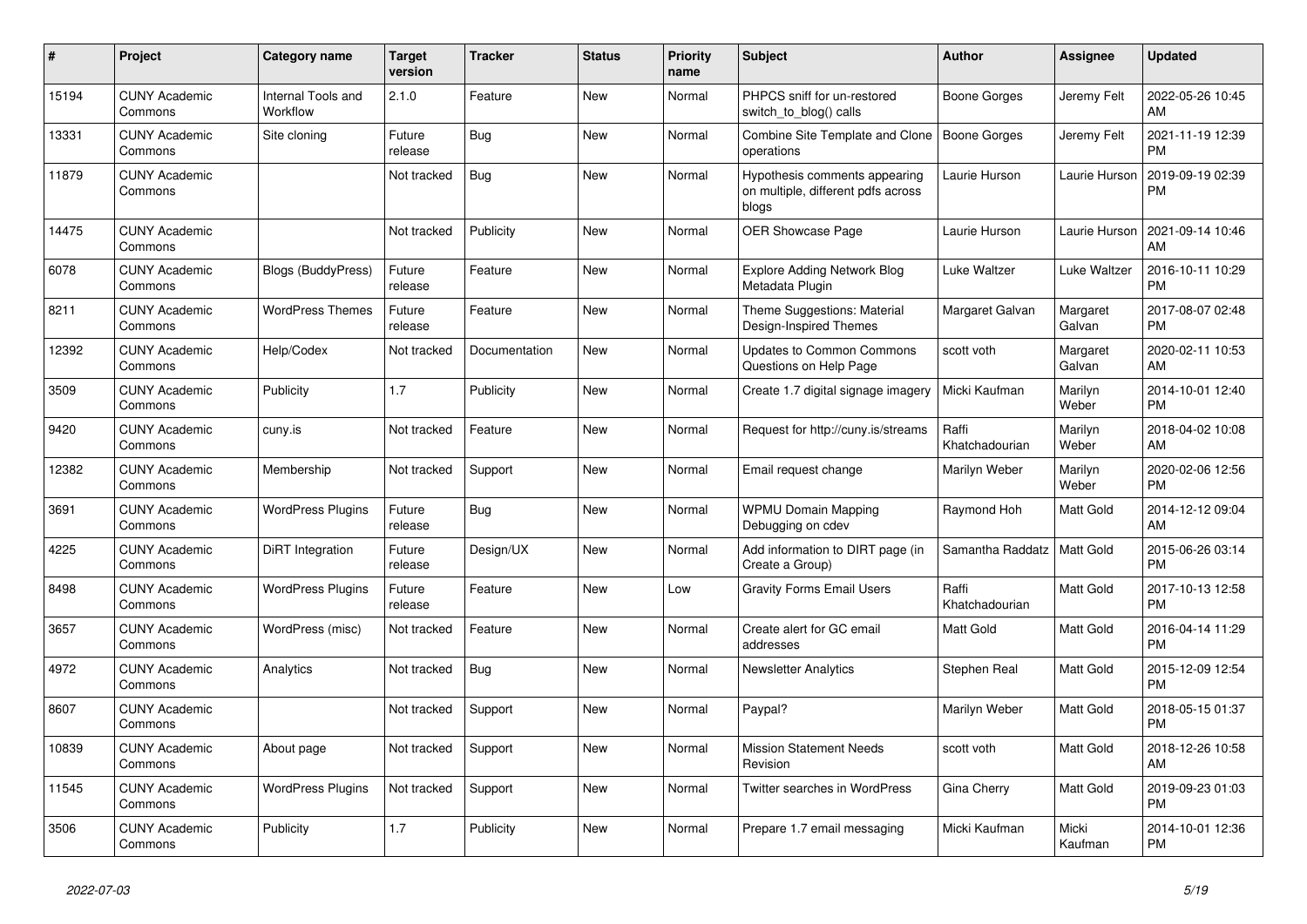| #     | Project                         | <b>Category name</b>     | <b>Target</b><br>version | <b>Tracker</b> | <b>Status</b> | <b>Priority</b><br>name | <b>Subject</b>                                                                       | <b>Author</b>    | Assignee            | <b>Updated</b>                |
|-------|---------------------------------|--------------------------|--------------------------|----------------|---------------|-------------------------|--------------------------------------------------------------------------------------|------------------|---------------------|-------------------------------|
| 7624  | <b>CUNY Academic</b><br>Commons | BuddyPress (misc)        | Future<br>release        | Design/UX      | New           | Normal                  | <b>BP</b> Notifications                                                              | Luke Waltzer     | Paige Dupont        | 2017-02-08 10:43<br><b>PM</b> |
| 11393 | <b>CUNY Academic</b><br>Commons |                          | Not tracked              | Publicity      | New           | Normal                  | After 1.15 release, ceate a hero<br>slide and post about adding a site<br>to a group | scott voth       | Patrick<br>Sweeney  | 2019-05-14 10:32<br>AM        |
| 13457 | <b>CUNY Academic</b><br>Commons | Group Forums             | 2.0.3                    | Bug            | New           | High                    | Forum post not sending<br>notifications                                              | Filipa Calado    | Raymond<br>Hoh      | 2022-06-29 11:32<br>AM        |
| 16319 | <b>CUNY Academic</b><br>Commons | <b>WordPress Plugins</b> | 2.0.3                    | Bug            | New           | Normal                  | <b>Request for Events Calendar Pro</b><br>5.14.2 update                              | Raymond Hoh      | Raymond<br>Hoh      | 2022-07-01 04:16<br><b>PM</b> |
| 16177 | <b>CUNY Academic</b><br>Commons | Reply By Email           |                          | Bug            | <b>New</b>    | Normal                  | Switch to Inbound mode for RBE                                                       | Raymond Hoh      | Raymond<br>Hoh      | 2022-05-30 04:32<br><b>PM</b> |
| 4535  | <b>CUNY Academic</b><br>Commons | My Commons               | Future<br>release        | Bug            | <b>New</b>    | Low                     | My Commons filter issue                                                              | scott voth       | Raymond<br>Hoh      | 2015-09-01 11:17<br>AM        |
| 5282  | <b>CUNY Academic</b><br>Commons | Social Paper             | Future<br>release        | Bug            | New           | Normal                  | Replying via email directs to paper<br>but not individual comment.                   | Marilyn Weber    | Raymond<br>Hoh      | 2016-03-02 01:48<br><b>PM</b> |
| 6749  | <b>CUNY Academic</b><br>Commons | Events                   | Future<br>release        | Bug            | New           | Low                     | BPEO iCal request can trigger<br>very large number of DB queries                     | Boone Gorges     | Raymond<br>Hoh      | 2016-11-15 10:09<br><b>PM</b> |
| 11243 | <b>CUNY Academic</b><br>Commons | <b>BuddyPress (misc)</b> | Future<br>release        | <b>Bug</b>     | <b>New</b>    | Normal                  | Audit bp-custom.php                                                                  | Raymond Hoh      | Raymond<br>Hoh      | 2022-04-26 11:59<br>AM        |
| 13358 | <b>CUNY Academic</b><br>Commons | Group Forums             | Future<br>release        | Feature        | New           | Normal                  | Improved UI for group forum<br>threading settings                                    | Boone Gorges     | Raymond<br>Hoh      | 2021-11-19 12:27<br><b>PM</b> |
| 14496 | <b>CUNY Academic</b><br>Commons | Domain Mapping           | Future<br>release        | Bug            | New           | Normal                  | Mapped domain SSO uses<br>third-party cookies                                        | Raymond Hoh      | Raymond<br>Hoh      | 2021-05-24 04:03<br><b>PM</b> |
| 7928  | <b>CUNY Academic</b><br>Commons | Group Forums             | Not tracked              | Bug            | <b>New</b>    | Normal                  | Duplicate Forum post                                                                 | Luke Waltzer     | Raymond<br>Hoh      | 2017-04-11 09:27<br><b>PM</b> |
| 9346  | <b>CUNY Academic</b><br>Commons | WordPress (misc)         | Not tracked              | <b>Bug</b>     | <b>New</b>    | Normal                  | Clone cetls.bmcc.cuny.edu for<br>development                                         | Owen Roberts     | Raymond<br>Hoh      | 2018-03-06 05:35<br><b>PM</b> |
| 9729  | <b>CUNY Academic</b><br>Commons | <b>SEO</b>               | Not tracked              | Support        | New           | Normal                  | 503 Errors showing on<br>newlaborforum.cuny.edu                                      | Diane Krauthamer | Raymond<br>Hoh      | 2018-05-22 04:48<br><b>PM</b> |
| 11624 | <b>CUNY Academic</b><br>Commons | WordPress (misc)         | Not tracked              | Support        | New           | Normal                  | Change pages into posts or swap<br>database for a Commons site?                      | Stephen Klein    | Raymond<br>Hoh      | 2019-07-09 11:04<br>AM        |
| 13286 | <b>CUNY Academic</b><br>Commons |                          | Not tracked              | Support        | <b>New</b>    | Normal                  | problem connecting with<br>WordPress app                                             | Marilyn Weber    | Raymond<br>Hoh      | 2020-09-08 11:16<br>AM        |
| 13430 | <b>CUNY Academic</b><br>Commons | Reply By Email           | Not tracked              | <b>Bug</b>     | New           | Normal                  | Delay in RBE                                                                         | Luke Waltzer     | Raymond<br>Hoh      | 2020-10-13 11:16<br>AM        |
| 308   | <b>CUNY Academic</b><br>Commons | Registration             | Future<br>release        | Feature        | <b>New</b>    | Normal                  | Group recommendations for<br>signup process                                          | Boone Gorges     | Samantha<br>Raddatz | 2015-11-09 05:07<br><b>PM</b> |
| 4226  | <b>CUNY Academic</b><br>Commons | <b>BuddyPress Docs</b>   | Future<br>release        | Design/UX      | <b>New</b>    | Normal                  | Add option to connect a Doc with<br>a Group                                          | Samantha Raddatz | Samantha<br>Raddatz | 2015-09-09 04:08<br><b>PM</b> |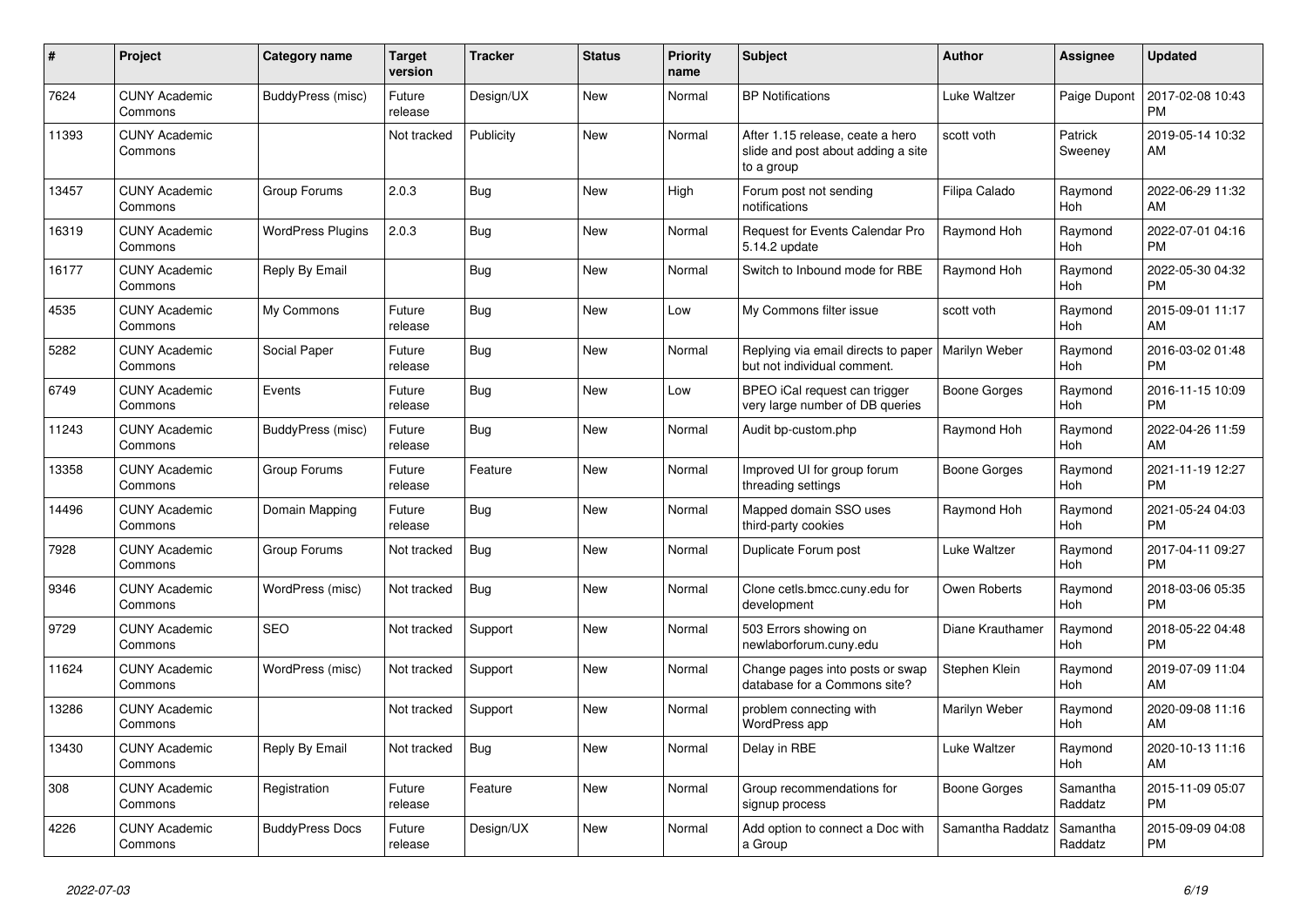| #     | <b>Project</b>                  | <b>Category name</b>        | <b>Target</b><br>version | <b>Tracker</b> | <b>Status</b> | <b>Priority</b><br>name | <b>Subject</b>                                                                                                                                        | Author                  | Assignee            | <b>Updated</b>                |
|-------|---------------------------------|-----------------------------|--------------------------|----------------|---------------|-------------------------|-------------------------------------------------------------------------------------------------------------------------------------------------------|-------------------------|---------------------|-------------------------------|
| 4253  | <b>CUNY Academic</b><br>Commons | <b>Public Portfolio</b>     | Future<br>release        | Design/UX      | <b>New</b>    | Normal                  | Encourage users to add portfolio<br>content                                                                                                           | Samantha Raddatz        | Samantha<br>Raddatz | 2015-07-07 11:32<br>AM        |
| 4622  | <b>CUNY Academic</b><br>Commons | <b>Public Portfolio</b>     | Future<br>release        | Design/UX      | <b>New</b>    | Normal                  | <b>Profile Visibility Settings</b>                                                                                                                    | Samantha Raddatz        | Samantha<br>Raddatz | 2015-09-21 12:18<br><b>PM</b> |
| 5050  | <b>CUNY Academic</b><br>Commons | Social Paper                | Future<br>release        | Feature        | New           | Low                     | Making comments visible in SP<br>editing mode (SP suggestion #1)                                                                                      | Marilyn Weber           | Samantha<br>Raddatz | 2019-09-17 11:10<br><b>PM</b> |
| 5053  | <b>CUNY Academic</b><br>Commons | Social Paper                | Future<br>release        | Feature        | <b>New</b>    | Low                     | Scrollable menu to add readers<br>(SP suggestion #4)                                                                                                  | Marilyn Weber           | Samantha<br>Raddatz | 2016-04-21 05:21<br><b>PM</b> |
| 5058  | <b>CUNY Academic</b><br>Commons | Social Paper                | Future<br>release        | Feature        | <b>New</b>    | Low                     | Can there be a clearer signal that<br>even when comments have<br>already been made you add<br>comments by clicking on the side?<br>(SP suggestion #5) | Marilyn Weber           | Samantha<br>Raddatz | 2016-02-11 10:24<br><b>PM</b> |
| 5183  | <b>CUNY Academic</b><br>Commons | Social Paper                | Future<br>release        | Design/UX      | <b>New</b>    | Normal                  | Creating a new paper when<br>viewing an existing paper                                                                                                | Raffi<br>Khatchadourian | Samantha<br>Raddatz | 2016-02-02 12:09<br><b>PM</b> |
| 5397  | <b>CUNY Academic</b><br>Commons | Social Paper                | Future<br>release        | Feature        | New           | Normal                  | frustrating to have to<br>enable/disable in SP                                                                                                        | Marilyn Weber           | Samantha<br>Raddatz | 2016-04-20 03:39<br><b>PM</b> |
| 5298  | <b>CUNY Academic</b><br>Commons |                             | Not tracked              | Publicity      | <b>New</b>    | Normal                  | Survey Pop-Up Text                                                                                                                                    | Samantha Raddatz        | Samantha<br>Raddatz | 2016-03-22 12:27<br><b>PM</b> |
| 10439 | <b>CUNY Academic</b><br>Commons | Design                      | 2.1.0                    | Design/UX      | <b>New</b>    | Normal                  | <b>Create Style Guide for Commons</b>                                                                                                                 | Sonja Leix              | Sara Cannon         | 2022-06-28 01:43<br><b>PM</b> |
| 10580 | <b>CUNY Academic</b><br>Commons | Information<br>Architecture | Future<br>release        | Design/UX      | <b>New</b>    | Normal                  | Primary nav item review                                                                                                                               | Boone Gorges            | Sara Cannon         | 2022-06-28 01:29<br><b>PM</b> |
| 4222  | <b>CUNY Academic</b><br>Commons | User Experience             | Future<br>release        | Design/UX      | <b>New</b>    | Normal                  | Add information to 'Delete<br>Account' page                                                                                                           | Samantha Raddatz        | scott voth          | 2015-06-26 11:35<br>AM        |
| 14787 | <b>CUNY Academic</b><br>Commons | Plugin Packages             | Future<br>release        | Feature        | <b>New</b>    | Normal                  | Creating a "Design" plugin<br>package                                                                                                                 | Laurie Hurson           | scott voth          | 2022-04-27 04:56<br><b>PM</b> |
| 3565  | <b>CUNY Academic</b><br>Commons | My Commons                  | Not tracked              | Documentation  | New           | Normal                  | Load Newest inconsistencies                                                                                                                           | Chris Stein             | scott voth          | 2015-11-09 01:16<br><b>PM</b> |
| 9908  | <b>CUNY Academic</b><br>Commons |                             | Not tracked              | Feature        | <b>New</b>    | Normal                  | Is it possible to send email<br>updates to users (or an email<br>address not on the list) for only a<br>single page AFTER being<br>prompted?          | Michael Shields         | scott voth          | 2018-06-11 01:34<br><b>PM</b> |
| 11883 | <b>CUNY Academic</b><br>Commons | Help/Codex                  | Not tracked              | Support        | <b>New</b>    | Normal                  | Need Embedding Help Page<br>Update (Tableau)                                                                                                          | Anthony Wheeler         | scott voth          | 2019-09-24 08:49<br>AM        |
| 12247 | <b>CUNY Academic</b><br>Commons | Publicity                   | Not tracked              | Support        | <b>New</b>    | Normal                  | <b>Screenshot of First Commons</b><br>Homepage                                                                                                        | scott voth              | scott voth          | 2020-01-14 12:08<br><b>PM</b> |
| 14394 | <b>CUNY Academic</b><br>Commons |                             | Not tracked              | Feature        | <b>New</b>    | Normal                  | Commons News Site - redesign                                                                                                                          | scott voth              | scott voth          | 2021-09-14 10:46<br>AM        |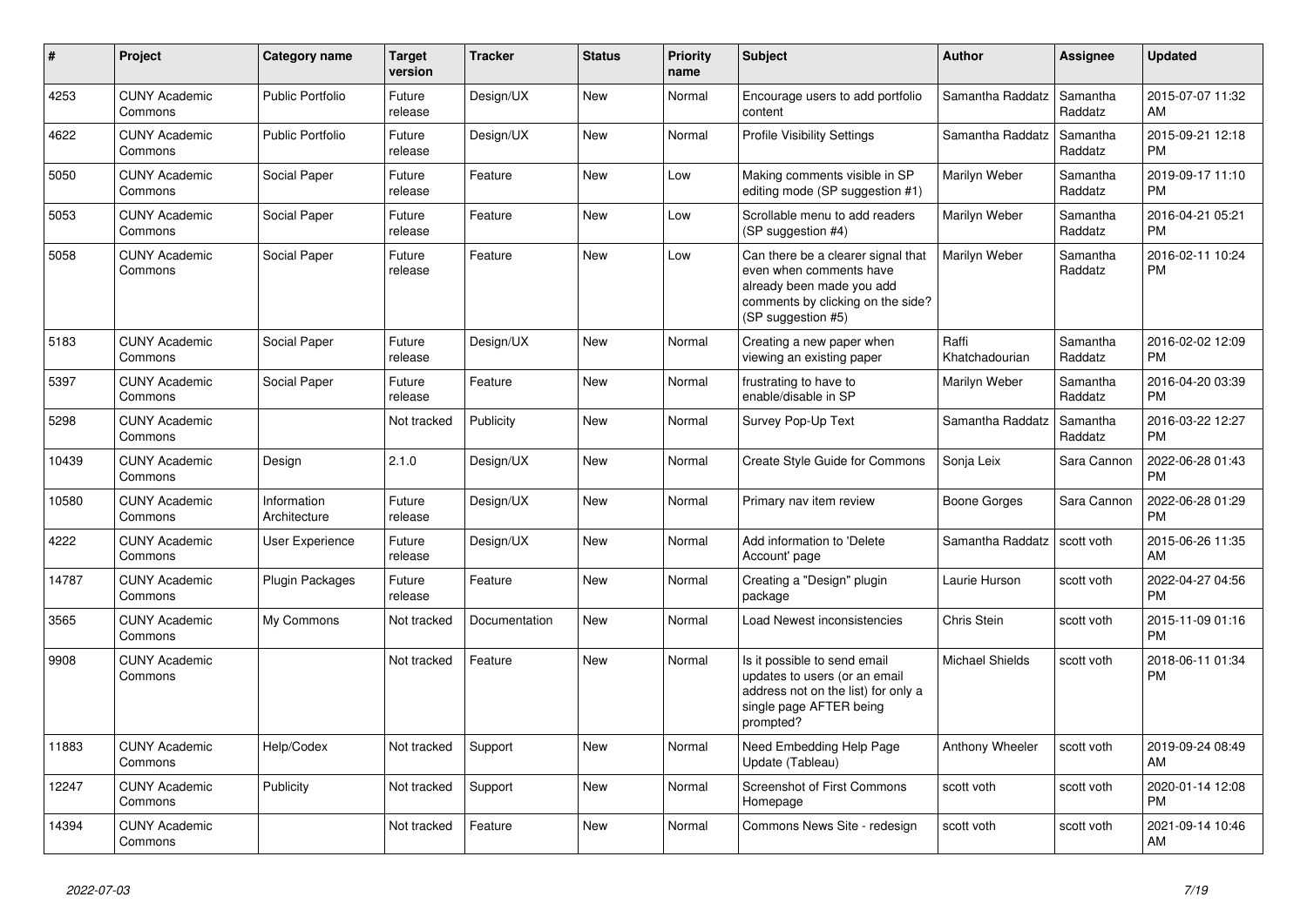| #     | Project                         | <b>Category name</b>   | Target<br>version | <b>Tracker</b> | <b>Status</b> | <b>Priority</b><br>name | <b>Subject</b>                                                    | <b>Author</b>           | <b>Assignee</b>     | <b>Updated</b>                |
|-------|---------------------------------|------------------------|-------------------|----------------|---------------|-------------------------|-------------------------------------------------------------------|-------------------------|---------------------|-------------------------------|
| 4635  | <b>CUNY Academic</b><br>Commons | Authentication         | Future<br>release | Feature        | <b>New</b>    | Normal                  | Allow non-WP authentication                                       | Boone Gorges            | Sonja Leix          | 2019-03-01 02:05<br><b>PM</b> |
| 11789 | <b>CUNY Academic</b><br>Commons | Courses                | Future<br>release | Feature        | <b>New</b>    | Normal                  | Ability to remove item from<br>Courses list                       | Laurie Hurson           | Sonja Leix          | 2019-09-24 12:28<br><b>PM</b> |
| 11834 | <b>CUNY Academic</b><br>Commons | <b>Group Files</b>     | Future<br>release | Feature        | <b>New</b>    | Normal                  | Improved tools for managing<br>group file folders                 | Boone Gorges            | Sonja Leix          | 2019-09-06 03:55<br><b>PM</b> |
| 6665  | <b>CUNY Academic</b><br>Commons |                        | Not tracked       | Publicity      | <b>New</b>    | Normal                  | Dead Link in 1.10 announcement<br>post                            | Paige Dupont            | Stephen Real        | 2016-12-01 03:11<br><b>PM</b> |
| 8440  | <b>CUNY Academic</b><br>Commons | Onboarding             | Not tracked       | <b>Bug</b>     | <b>New</b>    | Normal                  | Create Test Email Accounts for<br><b>Onboarding Project</b>       | Stephen Real            | Stephen Real        | 2017-08-01 09:49<br><b>PM</b> |
| 9643  | <b>CUNY Academic</b><br>Commons | Publicity              | Not tracked       | Feature        | New           | Normal                  | Create a page on the Commons<br>for logos etc.                    | Stephen Real            | Stephen Real        | 2018-04-24 10:53<br>AM        |
| 5679  | <b>CUNY Academic</b><br>Commons | Analytics              | Not tracked       | Feature        | <b>New</b>    | Normal                  | Logged In Users for GA                                            | <b>Valerie Townsend</b> | Valerie<br>Townsend | 2016-06-11 09:49<br>AM        |
| 11519 | <b>CUNY Academic</b><br>Commons |                        | Not tracked       | Support        | Assigned      | Normal                  | comment option not appearing                                      | Marilyn Weber           |                     | 2019-09-24 10:28<br>AM        |
| 12436 | <b>CUNY Academic</b><br>Commons |                        | Not tracked       | <b>Bug</b>     | Assigned      | Normal                  | Nightly system downtime                                           | Boone Gorges            |                     | 2020-08-01 09:30<br>AM        |
| 2577  | <b>NYCDH Community</b><br>Site  |                        |                   | Feature        | Assigned      | Low                     | Investigate Potential to Add Links<br>to the Forum                | <b>Mark Newton</b>      | Alex Gil            | 2013-05-16 09:40<br>PM        |
| 2618  | <b>NYCDH Community</b><br>Site  |                        |                   | Bug            | Assigned      | Low                     | Mark blogs as spam when created<br>by users marked as spam        | Matt Gold               | Boone<br>Gorges     | 2013-06-09 11:38<br><b>PM</b> |
| 58    | <b>CUNY Academic</b><br>Commons | BuddyPress (misc)      | Future<br>release | Feature        | Assigned      | Low                     | Make member search sortable by<br>last name                       | Roberta Brody           | Boone<br>Gorges     | 2010-08-26 02:38<br><b>PM</b> |
| 287   | <b>CUNY Academic</b><br>Commons | WordPress (misc)       | Future<br>release | Feature        | Assigned      | Normal                  | Create troubleshooting tool for<br>account sign-up                | Matt Gold               | Boone<br>Gorges     | 2015-11-09 06:17<br>PM.       |
| 377   | <b>CUNY Academic</b><br>Commons | BuddyPress (misc)      | Future<br>release | Feature        | Assigned      | Normal                  | Like buttons                                                      | <b>Matt Gold</b>        | Boone<br>Gorges     | 2010-11-16 05:13<br><b>PM</b> |
| 435   | <b>CUNY Academic</b><br>Commons | BuddyPress (misc)      | Future<br>release | Feature        | Assigned      | Normal                  | Include Avatar Images in Forum<br><b>Post Notification Emails</b> | Matt Gold               | Boone<br>Gorges     | 2010-12-08 12:40<br><b>PM</b> |
| 500   | <b>CUNY Academic</b><br>Commons | BuddyPress (misc)      | Future<br>release | Feature        | Assigned      | Normal                  | <b>Export Group Data</b>                                          | Matt Gold               | Boone<br>Gorges     | 2010-12-19 12:09<br><b>PM</b> |
| 519   | <b>CUNY Academic</b><br>Commons | <b>BuddyPress Docs</b> | Future<br>release | Feature        | Assigned      | Low                     | TOC for individual docs - for new<br>BP "wiki-like" plugin        | scott voth              | Boone<br>Gorges     | 2015-11-09 05:54<br><b>PM</b> |
| 554   | <b>CUNY Academic</b><br>Commons | BuddyPress (misc)      | Future<br>release | Feature        | Assigned      | Normal                  | Add Trackback notifications to<br>site-wide activity feed         | Matt Gold               | Boone<br>Gorges     | 2015-11-09 06:19<br><b>PM</b> |
| 585   | <b>CUNY Academic</b><br>Commons | Group Forums           | Future<br>release | Feature        | Assigned      | Normal                  | Merge Forum Topics                                                | Sarah Morgano           | Boone<br>Gorges     | 2011-07-06 04:11<br>PM        |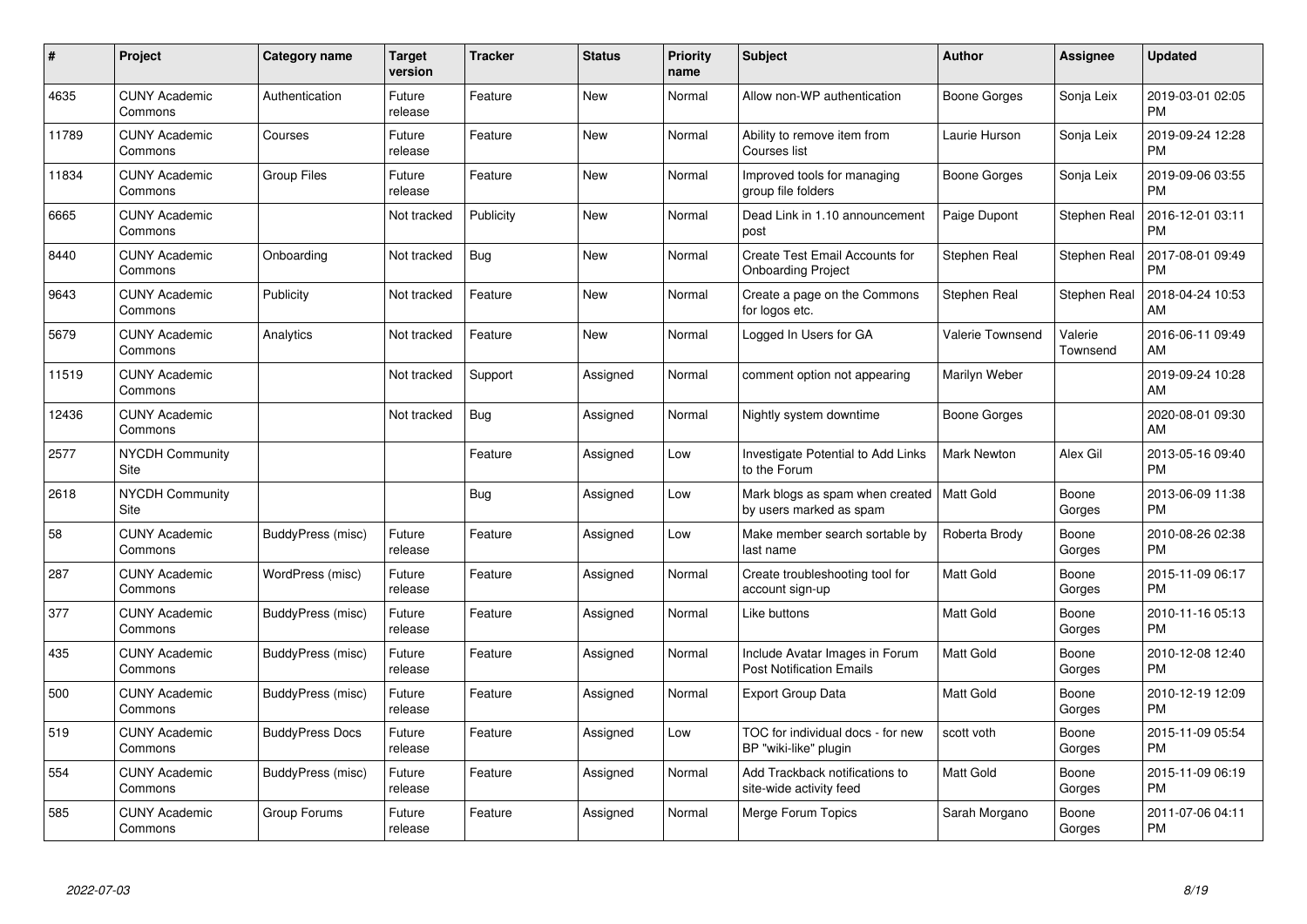| #    | Project                         | <b>Category name</b>     | Target<br>version | <b>Tracker</b> | <b>Status</b> | Priority<br>name | <b>Subject</b>                                                    | <b>Author</b>       | Assignee        | <b>Updated</b>                |
|------|---------------------------------|--------------------------|-------------------|----------------|---------------|------------------|-------------------------------------------------------------------|---------------------|-----------------|-------------------------------|
| 599  | <b>CUNY Academic</b><br>Commons | BuddyPress (misc)        | Future<br>release | Feature        | Assigned      | Normal           | Consider adding rating plugins for<br><b>BuddyPress/BBPress</b>   | <b>Matt Gold</b>    | Boone<br>Gorges | 2011-08-22 06:50<br>PM.       |
| 618  | <b>CUNY Academic</b><br>Commons | <b>BuddyPress Docs</b>   | Future<br>release | Feature        | Assigned      | Normal           | <b>BuddyPress Docs: export formats</b>                            | Boone Gorges        | Boone<br>Gorges | 2015-11-09 05:38<br><b>PM</b> |
| 635  | <b>CUNY Academic</b><br>Commons | BuddyPress (misc)        | Future<br>release | Feature        | Assigned      | Normal           | Big Blue Button -<br>Videoconferencing in Groups and<br>Blogs     | Matt Gold           | Boone<br>Gorges | 2011-03-14 03:24<br><b>PM</b> |
| 658  | <b>CUNY Academic</b><br>Commons | <b>WordPress Plugins</b> | Future<br>release | Feature        | Assigned      | Normal           | Rebulid Sitewide Tag Suggestion                                   | <b>Matt Gold</b>    | Boone<br>Gorges | 2015-01-05 08:47<br><b>PM</b> |
| 1165 | <b>CUNY Academic</b><br>Commons | <b>Email Invitations</b> | Future<br>release | Feature        | Assigned      | Low              | Allow saved lists of invitees under<br>Send Invites               | <b>Boone Gorges</b> | Boone<br>Gorges | 2015-11-09 06:03<br><b>PM</b> |
| 1417 | <b>CUNY Academic</b><br>Commons | <b>BuddyPress Docs</b>   | Future<br>release | Feature        | Assigned      | Low              | <b>Bulk actions for BuddyPress Docs</b>                           | <b>Boone Gorges</b> | Boone<br>Gorges | 2016-10-17 10:41<br>PM        |
| 1422 | <b>CUNY Academic</b><br>Commons | <b>BuddyPress Docs</b>   | Future<br>release | Feature        | Assigned      | Normal           | Make "created Doc" activity icons<br>non-mini                     | Boone Gorges        | Boone<br>Gorges | 2015-11-09 05:48<br><b>PM</b> |
| 1460 | <b>CUNY Academic</b><br>Commons | Analytics                | Future<br>release | Feature        | Assigned      | Normal           | Update System Report                                              | <b>Brian Foote</b>  | Boone<br>Gorges | 2015-11-09 06:13<br><b>PM</b> |
| 1508 | <b>CUNY Academic</b><br>Commons | WordPress (misc)         | Future<br>release | Feature        | Assigned      | Normal           | Share login cookies across<br>mapped domains                      | Boone Gorges        | Boone<br>Gorges | 2012-07-02 12:12<br><b>PM</b> |
| 1562 | <b>CUNY Academic</b><br>Commons | <b>WordPress Plugins</b> | Future<br>release | Feature        | Assigned      | Low              | Play with NYT Collaborative<br>Authoring Tool                     | Matt Gold           | Boone<br>Gorges | 2015-01-05 08:47<br><b>PM</b> |
| 1744 | <b>CUNY Academic</b><br>Commons | <b>BuddyPress Docs</b>   | Future<br>release | Feature        | Assigned      | Normal           | Spreadsheet-style Docs                                            | Boone Gorges        | Boone<br>Gorges | 2015-11-09 06:13<br><b>PM</b> |
| 1888 | <b>CUNY Academic</b><br>Commons | Home Page                | Future<br>release | Feature        | Assigned      | Normal           | Refactor BP MPO Activity Filter to<br>support proper pagination   | Sarah Morgano       | Boone<br>Gorges | 2014-05-01 07:11<br><b>PM</b> |
| 2013 | <b>CUNY Academic</b><br>Commons | Public Portfolio         | Future<br>release | Feature        | Assigned      | Low              | Have Profile Privacy Options show<br>up only for filled-in fields | <b>Matt Gold</b>    | Boone<br>Gorges | 2015-11-09 06:09<br><b>PM</b> |
| 2223 | <b>CUNY Academic</b><br>Commons | <b>WordPress Plugins</b> | Future<br>release | Feature        | Assigned      | Low              | Add Participad to the CUNY<br><b>Academic Commons</b>             | Matt Gold           | Boone<br>Gorges | 2014-09-17 10:03<br><b>PM</b> |
| 2325 | <b>CUNY Academic</b><br>Commons | BuddyPress (misc)        | Future<br>release | Feature        | Assigned      | Low              | Profile should have separate fields<br>for first/last names       | local admin         | Boone<br>Gorges | 2015-11-09 06:09<br>PM.       |
| 2523 | <b>CUNY Academic</b><br>Commons | <b>BuddyPress Docs</b>   | Future<br>release | Feature        | Assigned      | Normal           | Allow Users to Upload Images to<br><b>BP</b> Docs                 | Matt Gold           | Boone<br>Gorges | 2015-11-09 06:14<br><b>PM</b> |
| 2610 | <b>CUNY Academic</b><br>Commons | Group Invitations        | Future<br>release | Feature        | Assigned      | Low              | Request: Custom invitation<br>message to group invites            | local admin         | Boone<br>Gorges | 2015-11-09 06:13<br><b>PM</b> |
| 3002 | <b>CUNY Academic</b><br>Commons | Search                   | Future<br>release | Feature        | Assigned      | Normal           | Overhaul CAC search by using<br>external search appliance         | Boone Gorges        | Boone<br>Gorges | 2020-07-15 03:05<br><b>PM</b> |
| 3042 | <b>CUNY Academic</b><br>Commons | Public Portfolio         | Future<br>release | Feature        | Assigned      | Normal           | Browsing member interests                                         | Matt Gold           | Boone<br>Gorges | 2015-03-21 09:04<br><b>PM</b> |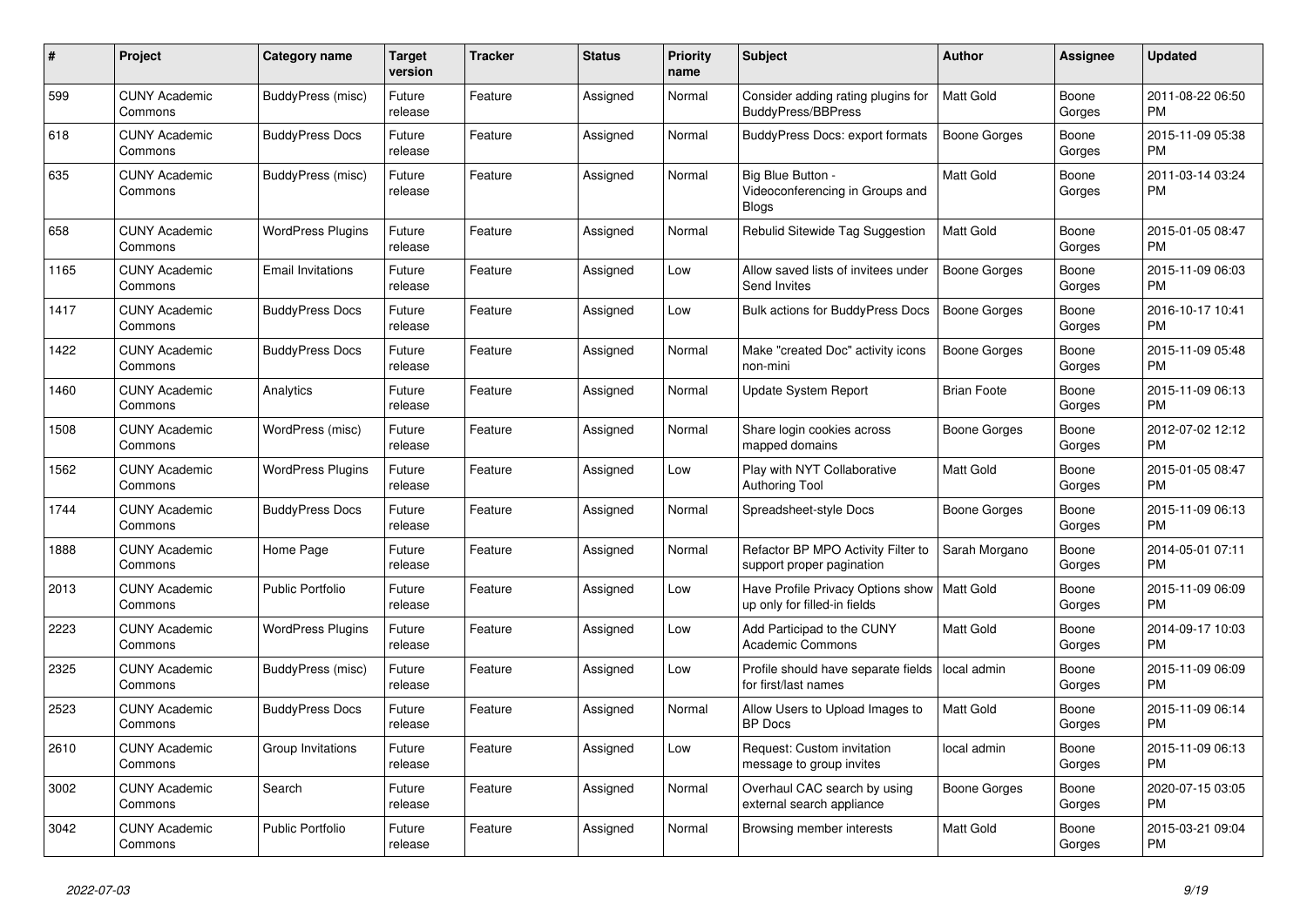| #     | Project                         | <b>Category name</b>      | <b>Target</b><br>version | <b>Tracker</b> | <b>Status</b> | <b>Priority</b><br>name | <b>Subject</b>                                                                             | <b>Author</b>     | <b>Assignee</b> | <b>Updated</b>                |
|-------|---------------------------------|---------------------------|--------------------------|----------------|---------------|-------------------------|--------------------------------------------------------------------------------------------|-------------------|-----------------|-------------------------------|
| 3080  | <b>CUNY Academic</b><br>Commons | <b>Group Files</b>        | Future<br>release        | Feature        | Assigned      | Low                     | Create a system to keep track of<br>file changes                                           | <b>Matt Gold</b>  | Boone<br>Gorges | 2014-02-26 10:04<br><b>PM</b> |
| 3193  | <b>CUNY Academic</b><br>Commons | Group Forums              | Future<br>release        | Feature        | Assigned      | Normal                  | bbPress 2.x dynamic roles and<br><b>RBE</b>                                                | Boone Gorges      | Boone<br>Gorges | 2014-09-30 01:30<br><b>PM</b> |
| 3220  | <b>CUNY Academic</b><br>Commons | <b>Public Portfolio</b>   | Future<br>release        | Feature        | Assigned      | Normal                  | Add indent/outdent option to<br>Formatting Buttons on Profile<br>Page                      | <b>Matt Gold</b>  | Boone<br>Gorges | 2014-05-21 10:39<br><b>PM</b> |
| 3308  | <b>CUNY Academic</b><br>Commons | Group Invitations         | Future<br>release        | Feature        | Assigned      | Normal                  | Allow members to rescind group<br>invitations                                              | <b>Matt Gold</b>  | Boone<br>Gorges | 2015-04-01 08:53<br><b>PM</b> |
| 3475  | <b>CUNY Academic</b><br>Commons | Events                    | Future<br>release        | Feature        | Assigned      | Normal                  | Request to add plugin to<br>streamline room<br>booking/appointment booking                 | Naomi Barrettara  | Boone<br>Gorges | 2014-12-01 05:14<br><b>PM</b> |
| 3759  | <b>CUNY Academic</b><br>Commons | WordPress (misc)          | Future<br>release        | Feature        | Assigned      | Normal                  | Review Interface for Adding Users<br>to Blogs                                              | <b>Matt Gold</b>  | Boone<br>Gorges | 2015-03-24 05:52<br><b>PM</b> |
| 3768  | <b>CUNY Academic</b><br>Commons | <b>Public Portfolio</b>   | Future<br>release        | Feature        | Assigned      | Normal                  | Institutions/Past positions on<br>public portfolios                                        | <b>Matt Gold</b>  | Boone<br>Gorges | 2018-04-23 10:44<br>AM        |
| 4053  | <b>CUNY Academic</b><br>Commons | Events                    | Future<br>release        | Feature        | Assigned      | Normal                  | Create new tab for past events                                                             | <b>Matt Gold</b>  | Boone<br>Gorges | 2015-05-12 02:10<br><b>PM</b> |
| 4238  | <b>CUNY Academic</b><br>Commons | Events                    | Future<br>release        | Feature        | Assigned      | Normal                  | Copy Events to Other Groups?                                                               | <b>Matt Gold</b>  | Boone<br>Gorges | 2015-07-02 10:08<br>AM        |
| 4903  | <b>CUNY Academic</b><br>Commons | Events                    | Future<br>release        | Design/UX      | Assigned      | Normal                  | Improving visual appearance of<br>event calendars                                          | <b>Matt Gold</b>  | Boone<br>Gorges | 2016-10-13 11:51<br>AM        |
| 4980  | <b>CUNY Academic</b><br>Commons | Home Page                 | Future<br>release        | Feature        | Assigned      | Normal                  | CAC Featured Content -- Adding<br>Randomization                                            | <b>Matt Gold</b>  | Boone<br>Gorges | 2016-12-12 03:01<br><b>PM</b> |
| 5234  | <b>CUNY Academic</b><br>Commons | Membership                | Future<br>release        | Feature        | Assigned      | Normal                  | Write Unconfirmed patch for WP                                                             | Boone Gorges      | Boone<br>Gorges | 2016-10-24 11:18<br>AM        |
| 5696  | <b>CUNY Academic</b><br>Commons | Events                    | Future<br>release        | Feature        | Assigned      | Normal                  | Events Calendar - display options<br>/ calendar aggregation                                | Matt Gold         | Boone<br>Gorges | 2016-10-13 11:44<br>AM        |
| 8836  | <b>CUNY Academic</b><br>Commons | <b>Blogs (BuddyPress)</b> | Future<br>release        | Feature        | Assigned      | Normal                  | Redesign site launch process                                                               | <b>Matt Gold</b>  | Boone<br>Gorges | 2019-10-03 02:49<br><b>PM</b> |
| 8900  | <b>CUNY Academic</b><br>Commons | Accessibility             | Future<br>release        | Feature        | Assigned      | Normal                  | Look into tools to enforce<br>accessibility in WP environment                              | <b>Matt Gold</b>  | Boone<br>Gorges | 2022-04-26 11:59<br>AM        |
| 8901  | <b>CUNY Academic</b><br>Commons | Accessibility             | Future<br>release        | Feature        | Assigned      | Normal                  | Theme analysis for accessibility                                                           | <b>Matt Gold</b>  | Boone<br>Gorges | 2022-04-26 11:59<br>AM        |
| 9895  | <b>CUNY Academic</b><br>Commons | Onboarding                | Future<br>release        | Feature        | Assigned      | Normal                  | Add "Accept Invitation"<br>link/button/function to Group<br>and/or Site invitation emails? | Luke Waltzer      | Boone<br>Gorges | 2018-06-07 12:42<br><b>PM</b> |
| 10368 | <b>CUNY Academic</b><br>Commons |                           | Future<br>release        | Feature        | Assigned      | Normal                  | Use ORCID data to populate<br>academic profile page                                        | Stephen Francoeur | Boone<br>Gorges | 2018-09-25 01:53<br><b>PM</b> |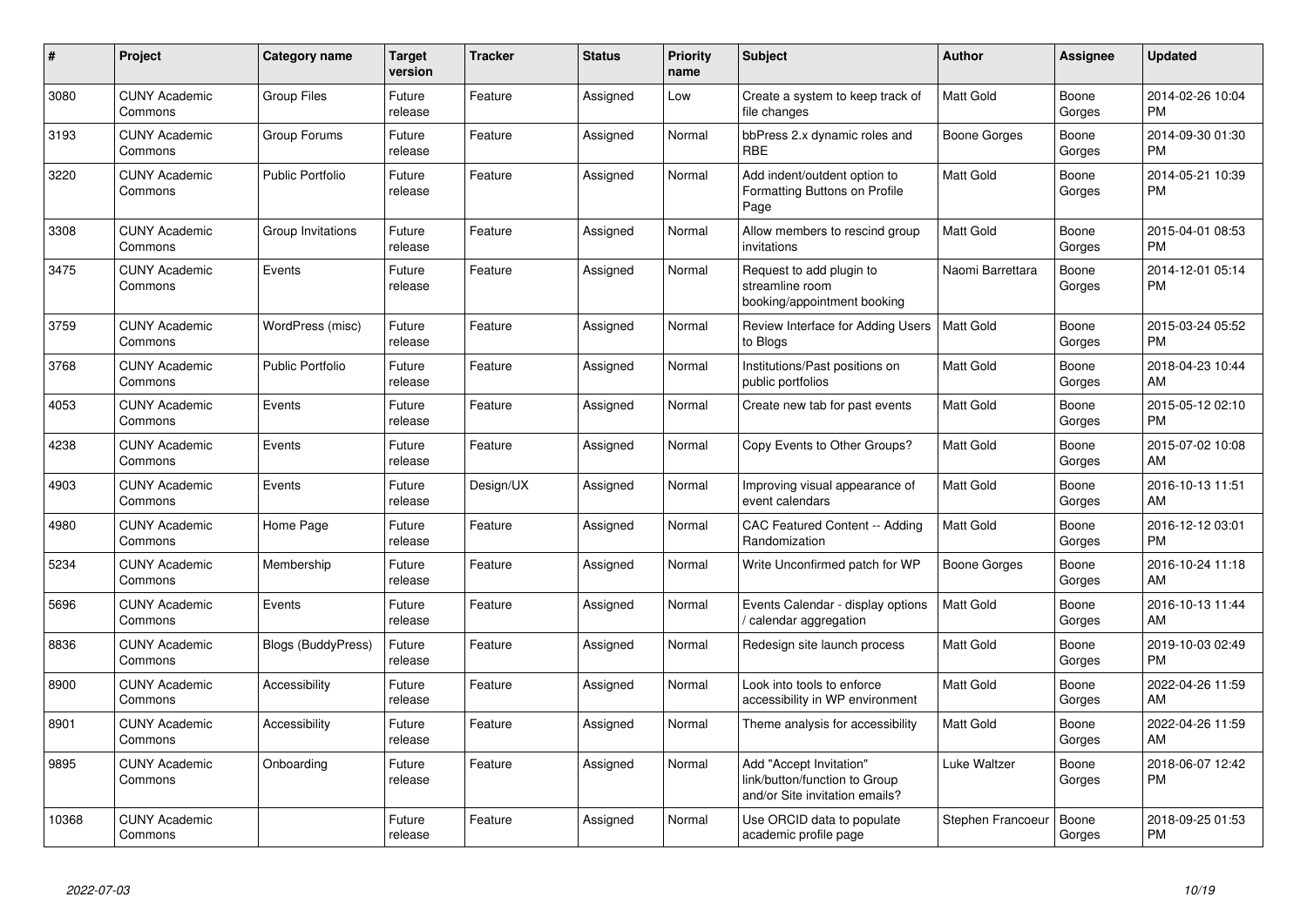| #     | <b>Project</b>                  | Category name                  | <b>Target</b><br>version | <b>Tracker</b> | <b>Status</b> | <b>Priority</b><br>name | <b>Subject</b>                                                              | <b>Author</b>    | <b>Assignee</b>    | <b>Updated</b>                |
|-------|---------------------------------|--------------------------------|--------------------------|----------------|---------------|-------------------------|-----------------------------------------------------------------------------|------------------|--------------------|-------------------------------|
| 15604 | <b>CUNY Academic</b><br>Commons | <b>Email Notifications</b>     | Future<br>release        | Feature        | Assigned      | Normal                  | <b>Restructure Commons Group</b><br>Digest Email Messages                   | <b>Matt Gold</b> | Boone<br>Gorges    | 2022-05-26 10:45<br>AM        |
| 3230  | <b>CUNY Academic</b><br>Commons | Internal Tools and<br>Workflow | Not tracked              | Feature        | Assigned      | High                    | Scripts for quicker<br>provisioning/updating of<br>development environments | Boone Gorges     | Boone<br>Gorges    | 2016-01-26 04:54<br><b>PM</b> |
| 9941  | <b>CUNY Academic</b><br>Commons | Wiki                           | Not tracked              | Support        | Assigned      | Normal                  | Wiki functionality                                                          | <b>Matt Gold</b> | Boone<br>Gorges    | 2018-06-26 10:57<br>AM        |
| 365   | <b>CUNY Academic</b><br>Commons | WordPress (misc)               | Future<br>release        | Feature        | Assigned      | Normal                  | <b>Create Mouseover Tooltips</b><br>throughout Site                         | <b>Matt Gold</b> | Chris Stein        | 2015-11-09 06:18<br><b>PM</b> |
| 860   | <b>CUNY Academic</b><br>Commons | Design                         | Future<br>release        | Design/UX      | Assigned      | Normal                  | <b>Standardize Button Treatment</b><br><b>Across the Commons</b>            | Chris Stein      | <b>Chris Stein</b> | 2014-05-01 09:45<br>AM        |
| 2754  | <b>CUNY Academic</b><br>Commons | Design                         | Future<br>release        | Feature        | Assigned      | Normal                  | Determine strategy for CAC logo<br>handling in top header                   | Micki Kaufman    | Chris Stein        | 2015-01-05 08:53<br><b>PM</b> |
| 2832  | <b>CUNY Academic</b><br>Commons | Public Portfolio               | Future<br>release        | Feature        | Assigned      | Normal                  | Improve interface for (not)<br>auto-linking profile fields                  | Boone Gorges     | Chris Stein        | 2015-01-05 08:52<br><b>PM</b> |
| 2881  | <b>CUNY Academic</b><br>Commons | <b>Public Portfolio</b>        | Future<br>release        | Feature        | Assigned      | Normal                  | Redesign the UX for Profiles                                                | Chris Stein      | Chris Stein        | 2016-10-13 12:45<br><b>PM</b> |
| 3330  | <b>CUNY Academic</b><br>Commons | My Commons                     | Future<br>release        | Feature        | Assigned      | Normal                  | "Commons Information" tool                                                  | Boone Gorges     | Chris Stein        | 2014-09-22 08:46<br><b>PM</b> |
| 3354  | <b>CUNY Academic</b><br>Commons | <b>Group Files</b>             | Future<br>release        | Feature        | Assigned      | Low                     | Allow Group Download of Multiple<br><b>Selected Files</b>                   | <b>Matt Gold</b> | <b>Chris Stein</b> | 2014-08-01 08:50<br>AM        |
| 3770  | <b>CUNY Academic</b><br>Commons | <b>Public Portfolio</b>        | Future<br>release        | Feature        | Assigned      | Normal                  | Improve Layout/Formatting of<br>Positions Area on Public Portfolios         | <b>Matt Gold</b> | Chris Stein        | 2015-04-01 09:17<br><b>PM</b> |
| 5827  | <b>CUNY Academic</b><br>Commons | <b>Public Portfolio</b>        | Future<br>release        | Bug            | Assigned      | Normal                  | Academic Interests square bracket<br>links not working                      | scott voth       | Chris Stein        | 2016-08-11 11:59<br><b>PM</b> |
| 9028  | <b>CUNY Academic</b><br>Commons | Onboarding                     | Future<br>release        | Feature        | Assigned      | Normal                  | suggest groups to new members<br>during the registration process            | <b>Matt Gold</b> | Chris Stein        | 2018-10-24 12:34<br><b>PM</b> |
| 8078  | <b>CUNY Academic</b><br>Commons | <b>WordPress Plugins</b>       | Future<br>release        | System Upgrade | Assigned      | Normal                  | <b>CommentPress Updates</b>                                                 | Margaret Galvan  | Christian<br>Wach  | 2017-05-08 03:49<br><b>PM</b> |
| 4438  | <b>CUNY Academic</b><br>Commons | Events                         | Future<br>release        | <b>Bug</b>     | Assigned      | Normal                  | Events Calendar - Export<br><b>Recurring Events</b>                         | scott voth       | Daniel Jones       | 2016-05-23 04:25<br><b>PM</b> |
| 5268  | <b>CUNY Academic</b><br>Commons | Group Forums                   | Future<br>release        | <b>Bug</b>     | Assigned      | Normal                  | Long-time to post to multiple<br>groups                                     | Luke Waltzer     | Daniel Jones       | 2016-09-07 06:31<br><b>PM</b> |
| 412   | <b>CUNY Academic</b><br>Commons | <b>WordPress Themes</b>        | Future<br>release        | Feature        | Assigned      | Normal                  | <b>Featured Themes</b>                                                      | <b>Matt Gold</b> | Dominic<br>Giglio  | 2015-01-05 08:44<br><b>PM</b> |
| 940   | <b>CUNY Academic</b><br>Commons | Redmine                        | Future<br>release        | Feature        | Assigned      | Low                     | Communication with users after<br>releases                                  | <b>Matt Gold</b> | Dominic<br>Giglio  | 2012-09-09 04:36<br><b>PM</b> |
| 1983  | <b>CUNY Academic</b><br>Commons | Home Page                      | Future<br>release        | Feature        | Assigned      | Low                     | Media Library integration with<br>Featured Content plugin                   | Boone Gorges     | Dominic<br>Giglio  | 2014-03-17 10:34<br>AM        |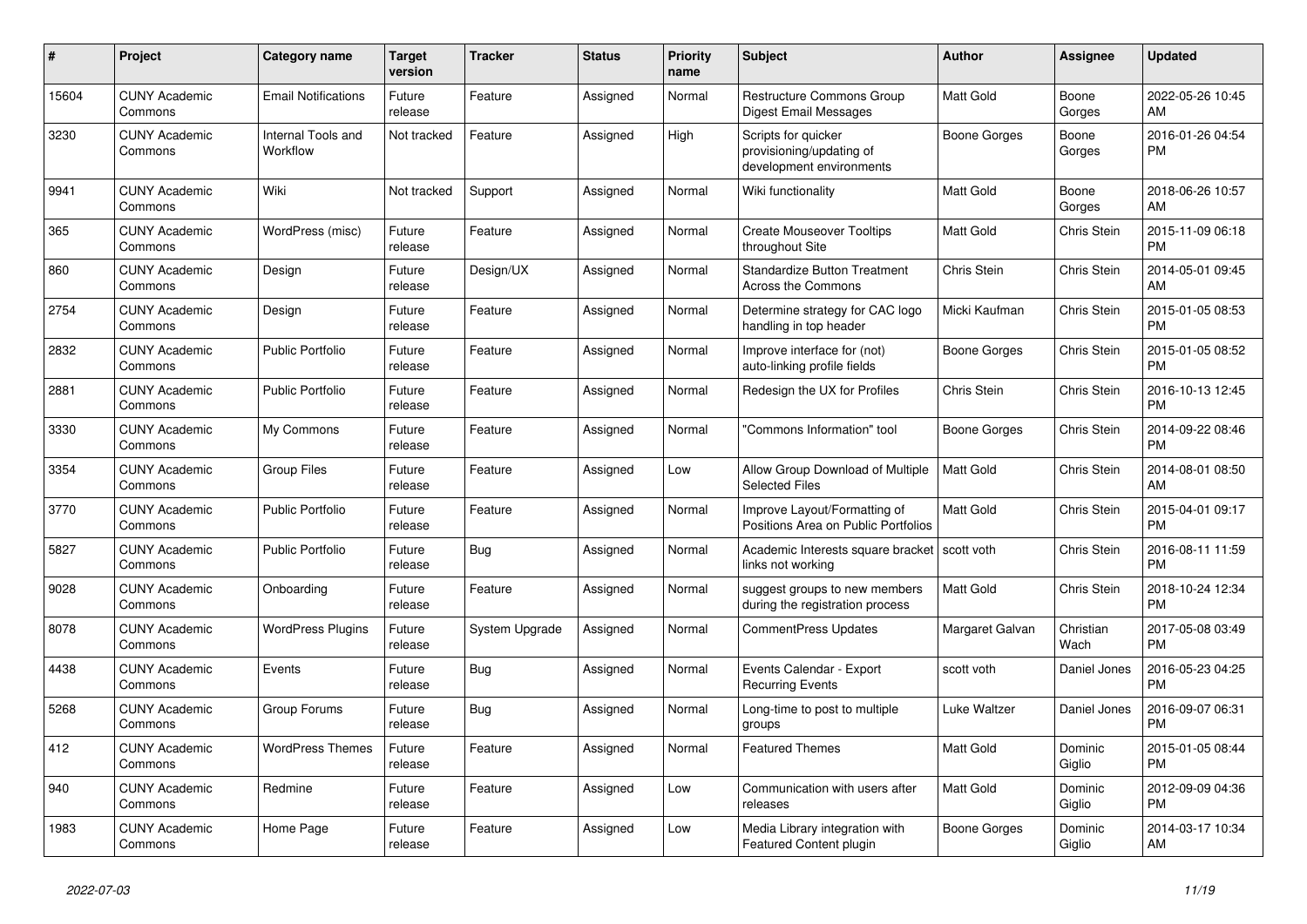| $\pmb{\#}$ | <b>Project</b>                  | <b>Category name</b>     | <b>Target</b><br>version | <b>Tracker</b> | <b>Status</b> | Priority<br>name | <b>Subject</b>                                                                        | <b>Author</b>      | Assignee           | <b>Updated</b>                |
|------------|---------------------------------|--------------------------|--------------------------|----------------|---------------|------------------|---------------------------------------------------------------------------------------|--------------------|--------------------|-------------------------------|
| 2167       | <b>CUNY Academic</b><br>Commons | WordPress (misc)         | Future<br>release        | <b>Bug</b>     | Assigned      | Normal           | <b>CAC-Livestream Plugin Issues</b>                                                   | Michael Smith      | Dominic<br>Giglio  | 2015-01-02 03:06<br><b>PM</b> |
| 9835       | <b>CUNY Academic</b><br>Commons | Group Forums             | Future<br>release        | <b>Bug</b>     | Assigned      | Normal           | add a "like" function?                                                                | Marilyn Weber      | Erik Trainer       | 2018-06-05 01:49<br><b>PM</b> |
| 8666       | <b>CUNY Academic</b><br>Commons | Teaching                 | Not tracked              | Documentation  | Assigned      | Normal           | Create Teaching on the Commons<br>Resource Page                                       | <b>Matt Gold</b>   | Laurie Hurson      | 2019-09-23 03:16<br><b>PM</b> |
| 11517      | <b>CUNY Academic</b><br>Commons |                          | Not tracked              | Feature        | Assigned      | Normal           | wp-accessibility plugin should not<br>strip 'target="_blank"' by default              | Boone Gorges       | Laurie Hurson      | 2019-09-24 09:57<br>AM        |
| 5955       | <b>CUNY Academic</b><br>Commons | Outreach                 | Future<br>release        | Feature        | Assigned      | Normal           | Create auto-newsletter for<br>commons members                                         | Matt Gold          | Luke Waltzer       | 2016-08-30 10:34<br>AM        |
| 2666       | <b>CUNY Academic</b><br>Commons | About page               | Not tracked              | Documentation  | Assigned      | Normal           | <b>Update About Text</b>                                                              | Chris Stein        | Luke Waltzer       | 2016-03-04 11:19<br>AM        |
| 6298       | <b>CUNY Academic</b><br>Commons | <b>User Experience</b>   | Not tracked              | Design/UX      | Assigned      | Normal           | Examine data from survey                                                              | <b>Matt Gold</b>   | Margaret<br>Galvan | 2016-10-14 12:16<br><b>PM</b> |
| 7828       | <b>CUNY Academic</b><br>Commons |                          | Not tracked              | Feature        | Assigned      | Normal           | Theme Assessment 2017                                                                 | Margaret Galvan    | Margaret<br>Galvan | 2017-05-02 10:41<br><b>PM</b> |
| 8837       | <b>CUNY Academic</b><br>Commons |                          | Not tracked              | Feature        | Assigned      | Normal           | Create a form to request info from<br>people requesting premium<br>themes and plugins | <b>Matt Gold</b>   | Marilyn<br>Weber   | 2017-11-14 03:35<br><b>PM</b> |
| 370        | <b>CUNY Academic</b><br>Commons | Registration             | Future<br>release        | Feature        | Assigned      | High             | <b>Guest Accounts</b>                                                                 | <b>Matt Gold</b>   | Matt Gold          | 2015-04-09 09:33<br><b>PM</b> |
| 2175       | <b>CUNY Academic</b><br>Commons | WordPress (misc)         | Not tracked              | Support        | Assigned      | Normal           | Subscibe 2 vs. Jetpack<br>subscription options                                        | local admin        | Matt Gold          | 2016-01-26 04:58<br><b>PM</b> |
| 8898       | <b>CUNY Academic</b><br>Commons | Social Paper             | Not tracked              | Feature        | Assigned      | Normal           | Usage data on docs and social<br>paper                                                | <b>Matt Gold</b>   | Matt Gold          | 2017-11-16 11:32<br>AM        |
| 9015       | <b>CUNY Academic</b><br>Commons | Groups (misc)            | Not tracked              | Outreach       | Assigned      | Normal           | Email group admins the email<br>addresses of their groups                             | Matt Gold          | Matt Gold          | 2018-01-02 09:54<br>AM        |
| 8902       | <b>CUNY Academic</b><br>Commons | Design                   | Not tracked              | Feature        | Assigned      | Normal           | Report back on research on<br><b>BuddyPress themes</b>                                | Matt Gold          | Michael Smith      | 2017-11-10 12:31<br><b>PM</b> |
| 6392       | <b>CUNY Academic</b><br>Commons | Group Forums             | Future<br>release        | Design/UX      | Assigned      | Low              | Composition/Preview Panes in<br>Forum Posts                                           | Luke Waltzer       | Paige Dupont       | 2016-10-21 04:26<br><b>PM</b> |
| 2571       | <b>NYCDH Community</b><br>Site  |                          |                          | Feature        | Assigned      | Normal           | Add Google custom search box to<br>homepage                                           | Mark Newton        | Raymond<br>Hoh     | 2013-05-18 07:49<br><b>PM</b> |
| 2574       | <b>NYCDH Community</b><br>Site  |                          |                          | Feature        | Assigned      | Normal           | Add Way to Upload Files to<br>Groups                                                  | <b>Mark Newton</b> | Raymond<br>Hoh     | 2013-05-18 07:46<br><b>PM</b> |
| 8992       | <b>NYCDH Community</b><br>Site  |                          |                          | <b>Bug</b>     | Assigned      | Normal           | Multiple RBE error reports                                                            | Matt Gold          | Raymond<br>Hoh     | 2017-12-11 05:43<br><b>PM</b> |
| 13946      | <b>CUNY Academic</b><br>Commons | <b>WordPress Plugins</b> | 2.1.0                    | Support        | Assigned      | Normal           | <b>Custom Embed handler For</b><br>OneDrive files                                     | scott voth         | Raymond<br>Hoh     | 2022-05-26 10:46<br>AM        |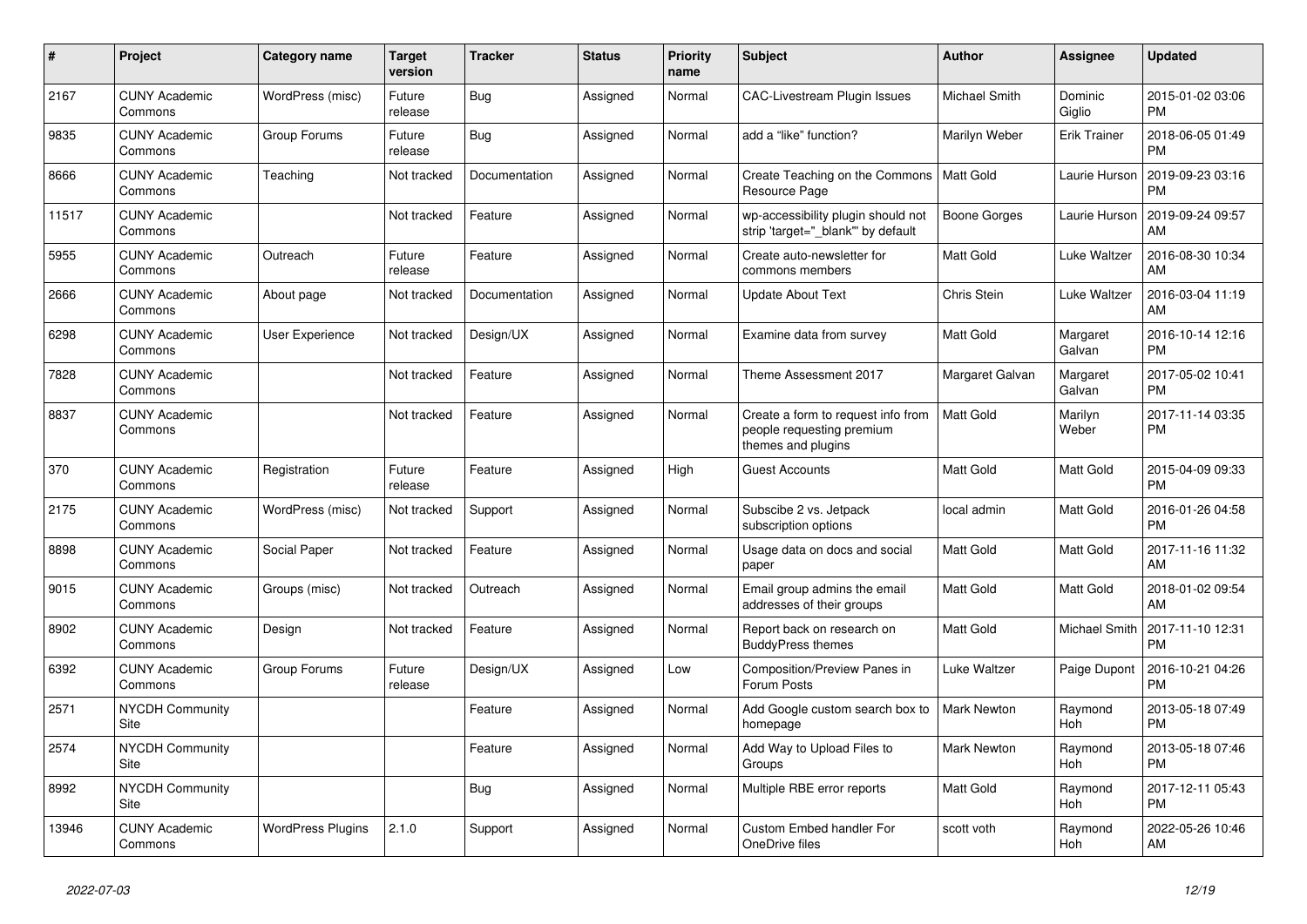| #     | Project                         | <b>Category name</b>       | <b>Target</b><br>version | Tracker   | <b>Status</b> | <b>Priority</b><br>name | <b>Subject</b>                                                                | Author                  | Assignee            | <b>Updated</b>                |
|-------|---------------------------------|----------------------------|--------------------------|-----------|---------------|-------------------------|-------------------------------------------------------------------------------|-------------------------|---------------------|-------------------------------|
| 333   | <b>CUNY Academic</b><br>Commons | <b>Email Notifications</b> | Future<br>release        | Feature   | Assigned      | Low                     | Delay Forum Notification Email<br>Delivery Until After Editing Period<br>Ends | <b>Matt Gold</b>        | Raymond<br>Hoh      | 2015-11-09 06:01<br><b>PM</b> |
| 1192  | <b>CUNY Academic</b><br>Commons | <b>Group Files</b>         | Future<br>release        | Feature   | Assigned      | Low                     | When posting group files, allow<br>users to add a category without<br>saving  | <b>Matt Gold</b>        | Raymond<br>Hoh      | 2015-11-09 05:53<br><b>PM</b> |
| 3192  | <b>CUNY Academic</b><br>Commons | Group Forums               | Future<br>release        | Feature   | Assigned      | Normal                  | Customizable forum views for<br>bbPress 2.x group forums                      | <b>Boone Gorges</b>     | Raymond<br>Hoh      | 2015-11-09 12:47<br><b>PM</b> |
| 3492  | <b>CUNY Academic</b><br>Commons | <b>WordPress Themes</b>    | Future<br>release        | Support   | Assigned      | Normal                  | Add CBOX theme to the<br>Commons                                              | scott voth              | Raymond<br>Hoh      | 2014-10-08 05:55<br><b>PM</b> |
| 3517  | <b>CUNY Academic</b><br>Commons | My Commons                 | Future<br>release        | Feature   | Assigned      | Normal                  | Mute/Unmute My Commons<br>updates                                             | Matt Gold               | Raymond<br>Hoh      | 2015-11-09 01:19<br><b>PM</b> |
| 3536  | <b>CUNY Academic</b><br>Commons | My Commons                 | Future<br>release        | Feature   | Assigned      | Normal                  | Infinite Scroll on My Commons<br>page                                         | <b>Matt Gold</b>        | Raymond<br>Hoh      | 2015-04-13 04:42<br><b>PM</b> |
| 3577  | <b>CUNY Academic</b><br>Commons | My Commons                 | Future<br>release        | Design/UX | Assigned      | Normal                  | Replies to items in My Commons                                                | Matt Gold               | Raymond<br>Hoh      | 2015-04-09 05:19<br><b>PM</b> |
| 3662  | <b>CUNY Academic</b><br>Commons | <b>SEO</b>                 | Future<br>release        | Feature   | Assigned      | Normal                  | Duplicate Content/SEO/Google<br>issues                                        | Matt Gold               | Raymond<br>Hoh      | 2015-04-13 04:37<br><b>PM</b> |
| 4388  | <b>CUNY Academic</b><br>Commons | WordPress (misc)           | Future<br>release        | Bug       | Assigned      | Normal                  | Repeated request for<br>authentication.                                       | Alice.Lynn<br>McMichael | Raymond<br>Hoh      | 2015-08-11 07:35<br><b>PM</b> |
| 5016  | <b>CUNY Academic</b><br>Commons | Events                     | Future<br>release        | Feature   | Assigned      | Low                     | Allow comments to be posted on<br>events                                      | <b>Matt Gold</b>        | Raymond<br>Hoh      | 2019-03-01 02:23<br><b>PM</b> |
| 5691  | <b>CUNY Academic</b><br>Commons | <b>Blogs (BuddyPress)</b>  | Future<br>release        | Bug       | Assigned      | High                    | Differing numbers on Sites display                                            | <b>Matt Gold</b>        | Raymond<br>Hoh      | 2016-06-13 01:37<br><b>PM</b> |
| 10659 | <b>CUNY Academic</b><br>Commons | Group Forums               | Future<br>release        | Feature   | Assigned      | Normal                  | Post to multiple groups via email                                             | Matt Gold               | Raymond<br>Hoh      | 2018-11-15 12:54<br>AM        |
| 6671  | <b>CUNY Academic</b><br>Commons | Reply By Email             | Not tracked              | Bug       | Assigned      | Normal                  | "Post too often" RBE error<br>message                                         | <b>Matt Gold</b>        | Raymond<br>Hoh      | 2016-11-11 09:55<br>AM        |
| 6995  | <b>CUNY Academic</b><br>Commons | Home Page                  | Not tracked              | Bug       | Assigned      | Normal                  | member filter on homepage not<br>working                                      | Matt Gold               | Raymond<br>Hoh      | 2016-12-11 09:46<br><b>PM</b> |
| 8976  | <b>CUNY Academic</b><br>Commons | Reply By Email             | Not tracked              | Feature   | Assigned      | Normal                  | Package RBE new topics posting?   Matt Gold                                   |                         | Raymond<br>Hoh      | 2017-12-04 02:34<br><b>PM</b> |
| 497   | <b>CUNY Academic</b><br>Commons | <b>WordPress Plugins</b>   | Future<br>release        | Feature   | Assigned      | Normal                  | Drag and Drop Ordering on<br>Gallery Post Plugin                              | Matt Gold               | Ron Rennick         | 2015-11-09 06:18<br>PM        |
| 310   | <b>CUNY Academic</b><br>Commons | BuddyPress (misc)          | Future<br>release        | Feature   | Assigned      | Low                     | <b>Friend Request Email</b>                                                   | Matt Gold               | Samantha<br>Raddatz | 2015-11-09 05:08<br><b>PM</b> |
| 481   | <b>CUNY Academic</b><br>Commons | Groups (misc)              | Future<br>release        | Feature   | Assigned      | Normal                  | ability to archive inactive groups<br>and blogs                               | Michael Mandiberg       | Samantha<br>Raddatz | 2015-11-09 05:56<br><b>PM</b> |
| 653   | <b>CUNY Academic</b><br>Commons | Group Blogs                | Future<br>release        | Feature   | Assigned      | Normal                  | Redesign Integration of Groups<br>and Blogs                                   | Matt Gold               | Samantha<br>Raddatz | 2015-11-09 05:40<br><b>PM</b> |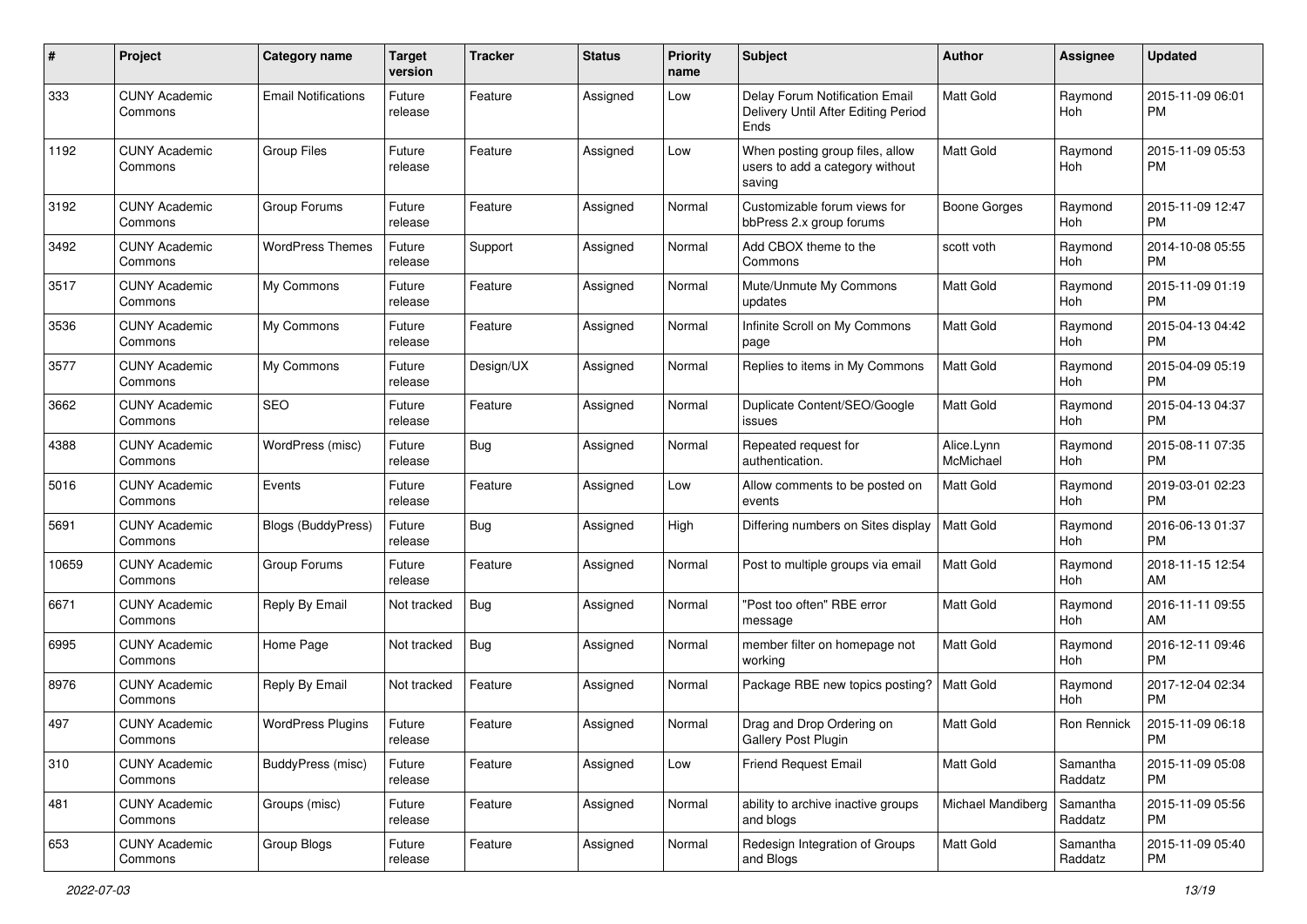| #    | Project                         | Category name           | <b>Target</b><br>version | Tracker       | <b>Status</b> | <b>Priority</b><br>name | <b>Subject</b>                                                                            | <b>Author</b>    | Assignee            | <b>Updated</b>                |
|------|---------------------------------|-------------------------|--------------------------|---------------|---------------|-------------------------|-------------------------------------------------------------------------------------------|------------------|---------------------|-------------------------------|
| 1105 | <b>CUNY Academic</b><br>Commons | WordPress (misc)        | Future<br>release        | Feature       | Assigned      | Normal                  | Rephrase Blog Privacy Options                                                             | <b>Matt Gold</b> | Samantha<br>Raddatz | 2015-11-09 06:19<br><b>PM</b> |
| 3458 | <b>CUNY Academic</b><br>Commons | Groups (misc)           | Future<br>release        | Feature       | Assigned      | Normal                  | Filter Members of Group by<br>Campus                                                      | Michael Smith    | Samantha<br>Raddatz | 2014-09-26 08:32<br><b>PM</b> |
| 3473 | <b>CUNY Academic</b><br>Commons | <b>User Experience</b>  | Future<br>release        | Feature       | Assigned      | Normal                  | Commons profile: Add help info<br>about "Positions" replacing "title"                     | Keith Miyake     | Samantha<br>Raddatz | 2015-11-09 02:28<br><b>PM</b> |
| 4221 | <b>CUNY Academic</b><br>Commons | Group Forums            | Future<br>release        | Design/UX     | Assigned      | Normal                  | Add 'Number of Posts' display<br>option to Forum page                                     | Samantha Raddatz | Samantha<br>Raddatz | 2015-06-26 02:21<br><b>PM</b> |
| 4404 | <b>CUNY Academic</b><br>Commons | <b>Public Portfolio</b> | Future<br>release        | Design/UX     | Assigned      | Normal                  | Change color of permissions info<br>on portfolio editing interface                        | Matt Gold        | Samantha<br>Raddatz | 2015-08-11 05:28<br><b>PM</b> |
| 4661 | <b>CUNY Academic</b><br>Commons | <b>User Experience</b>  | Future<br>release        | Bug           | Assigned      | Normal                  | <b>Simplify Events text</b>                                                               | Matt Gold        | Samantha<br>Raddatz | 2015-10-02 09:06<br><b>PM</b> |
| 5225 | <b>CUNY Academic</b><br>Commons | Registration            | Future<br>release        | Feature       | Assigned      | Normal                  | On-boarding Issues                                                                        | Luke Waltzer     | Samantha<br>Raddatz | 2016-02-12 02:58<br><b>PM</b> |
| 4027 | <b>CUNY Academic</b><br>Commons | Commons In A Box        | Not tracked              | Design/UX     | Assigned      | Normal                  | Usability review of CBOX update<br>procedures                                             | <b>Matt Gold</b> | Samantha<br>Raddatz | 2015-05-11 06:36<br><b>PM</b> |
| 4235 | <b>CUNY Academic</b><br>Commons |                         | Not tracked              | Design/UX     | Assigned      | Normal                  | Explore user experience around<br>comments on forum topics vs docs                        | Matt Gold        | Samantha<br>Raddatz | 2015-07-21 10:23<br>AM        |
| 4986 | <b>CUNY Academic</b><br>Commons | ZenDesk                 | Not tracked              | Support       | Assigned      | Normal                  | Prepare documentation for<br>Zendesk re web widget                                        | <b>Matt Gold</b> | Samantha<br>Raddatz | 2016-02-25 03:09<br><b>PM</b> |
| 3510 | <b>CUNY Academic</b><br>Commons | Publicity               | 1.7                      | Publicity     | Assigned      | Normal                  | Post on the News Blog re: 'My<br>Commons'                                                 | Micki Kaufman    | Sarah<br>Morgano    | 2014-10-15 11:18<br>AM        |
| 3511 | <b>CUNY Academic</b><br>Commons | Publicity               | 1.7                      | Publicity     | Assigned      | Normal                  | Social media for 1.7                                                                      | Micki Kaufman    | Sarah<br>Morgano    | 2014-10-14 03:32<br><b>PM</b> |
| 2612 | <b>CUNY Academic</b><br>Commons |                         | Not tracked              | Publicity     | Assigned      | Normal                  | Pinterest site for the Commons                                                            | local admin      | Sarah<br>Morgano    | 2016-03-04 11:19<br>AM        |
| 636  | <b>CUNY Academic</b><br>Commons | WordPress (misc)        | Not tracked              | Support       | Assigned      | Normal                  | Create Lynda.com-like Table of<br><b>Contents for Prospective Tutorial</b><br>Screencasts | <b>Matt Gold</b> | scott voth          | 2016-02-23 03:12<br><b>PM</b> |
| 3524 | <b>CUNY Academic</b><br>Commons | Documentation           | Not tracked              | Documentation | Assigned      | Normal                  | Post describing all you can do<br>when starting up a new blog/group                       | Matt Gold        | scott voth          | 2014-10-04 12:56<br><b>PM</b> |
| 6115 | <b>CUNY Academic</b><br>Commons | Publicity               | Not tracked              | Feature       | Assigned      | Normal                  | create digital signage for GC                                                             | Matt Gold        | scott voth          | 2016-10-11 10:09<br><b>PM</b> |
| 4070 | <b>CUNY Academic</b><br>Commons | Analytics               | Not tracked              | Support       | Assigned      | Normal                  | Request for JITP site analytics                                                           | <b>Matt Gold</b> | Seth Persons        | 2016-02-23 03:09<br><b>PM</b> |
| 5316 | <b>CUNY Academic</b><br>Commons | <b>User Experience</b>  | Future<br>release        | Feature       | Assigned      | Normal                  | Prompt user email address<br>updates                                                      | <b>Matt Gold</b> | Stephen Real        | 2016-12-21 03:30<br><b>PM</b> |
| 1423 | <b>CUNY Academic</b><br>Commons | BuddyPress (misc)       | Future<br>release        | Feature       | Assigned      | Low                     | Show an avatar for pingback<br>comment activity items                                     | Boone Gorges     | Tahir Butt          | 2016-10-24 12:03<br><b>PM</b> |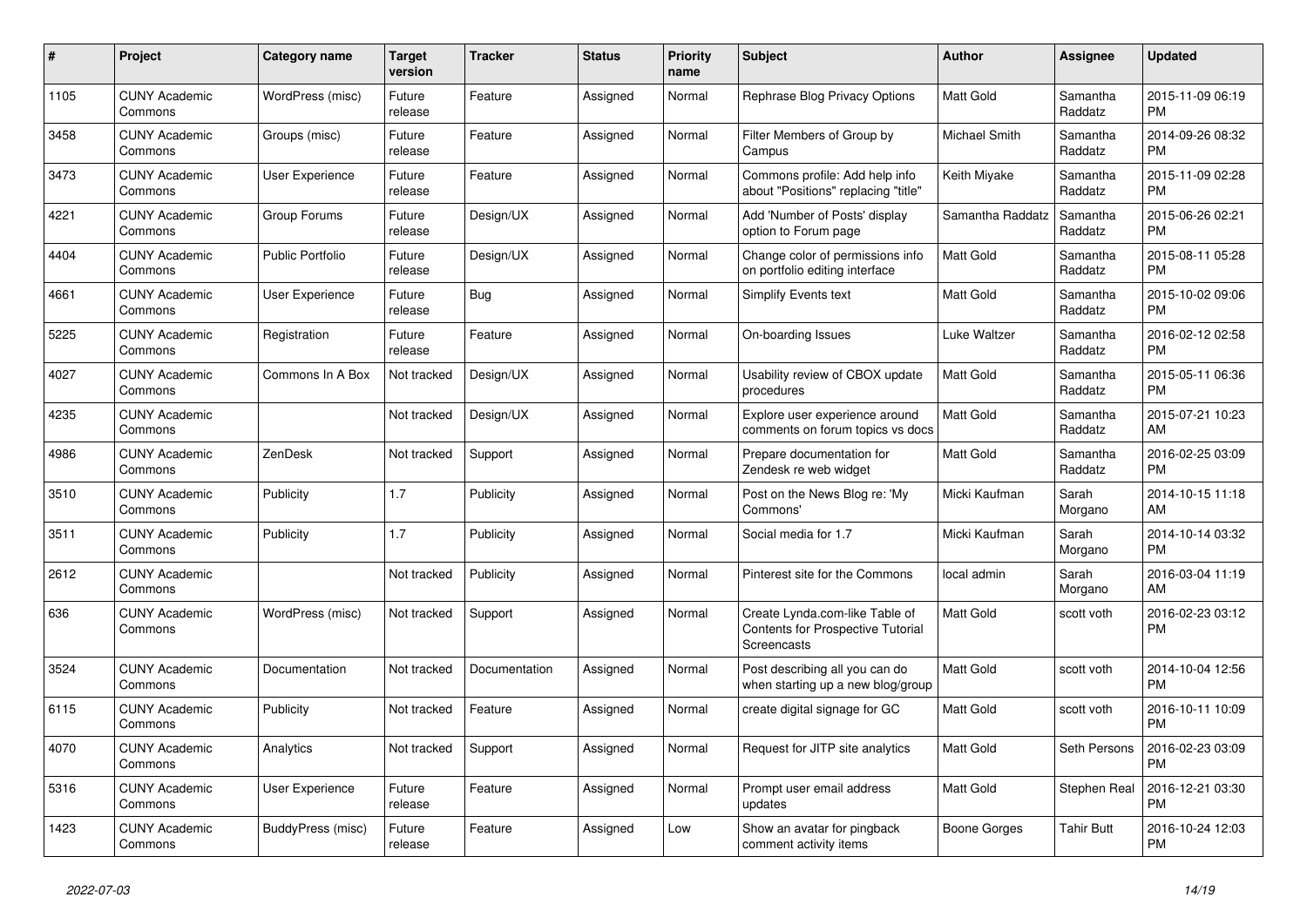| #     | <b>Project</b>                  | Category name            | <b>Target</b><br>version | <b>Tracker</b> | <b>Status</b>        | <b>Priority</b><br>name | <b>Subject</b>                                                     | <b>Author</b>      | Assignee            | <b>Updated</b>                |
|-------|---------------------------------|--------------------------|--------------------------|----------------|----------------------|-------------------------|--------------------------------------------------------------------|--------------------|---------------------|-------------------------------|
| 3090  | <b>CUNY Academic</b><br>Commons | Twitter page             | Future<br>release        | Feature        | Assigned             | Normal                  | Prevent Retweets from showing<br>up on Commons twitter page        | <b>Matt Gold</b>   | <b>Tahir Butt</b>   | 2016-10-24 11:31<br>AM        |
| 6426  | <b>CUNY Academic</b><br>Commons | Spam/Spam<br>Prevention  | Future<br>release        | Feature        | Assigned             | Normal                  | Force captcha on all comments?                                     | <b>Matt Gold</b>   | Tahir Butt          | 2016-10-24 02:06<br><b>PM</b> |
| 5581  | <b>CUNY Academic</b><br>Commons | Analytics                | Future<br>release        | Feature        | Assigned             | Normal                  | <b>Explore alternatives to Google</b><br>Analytics                 | <b>Matt Gold</b>   | Valerie<br>Townsend | 2020-04-17 03:12<br><b>PM</b> |
| 11848 | <b>CUNY Academic</b><br>Commons |                          | Not tracked              | Support        | Hold                 | Normal                  | a Dean of Faculty wants to share<br>a large file                   | Marilyn Weber      |                     | 2019-09-24 08:44<br>AM        |
| 13912 | <b>CUNY Academic</b><br>Commons |                          | Not tracked              | Feature        | Hold                 | Low                     | posting "missed schedule"                                          | Marilyn Weber      |                     | 2021-02-23 10:46<br>AM        |
| 2576  | NYCDH Community<br>Site         |                          |                          | Bug            | Hold                 | Low                     | Test Next Button in Javascript<br><b>Tutorial Under Activities</b> | <b>Mark Newton</b> | Alex Gil            | 2013-05-18 02:55<br><b>PM</b> |
| 8756  | <b>CUNY Academic</b><br>Commons | Group Blogs              | Future<br>release        | Feature        | Hold                 | Normal                  | Connect multiple blogs to one<br>group?                            | <b>Matt Gold</b>   | Boone<br>Gorges     | 2017-09-30 10:42<br>AM        |
| 14113 | <b>CUNY Academic</b><br>Commons | WordPress (misc)         | Future<br>release        | Bug            | Hold                 | Normal                  | Block Editor Not Working on this<br>page - Json error              | scott voth         | Boone<br>Gorges     | 2021-03-05 11:01<br>AM        |
| 16092 | <b>CUNY Academic</b><br>Commons |                          | Future<br>release        | Feature        | Hold                 | Normal                  | Don't show main site in Site<br>search results                     | Boone Gorges       | Boone<br>Gorges     | 2022-05-17 03:12<br><b>PM</b> |
| 3939  | <b>CUNY Academic</b><br>Commons | <b>WordPress Plugins</b> | Future<br>release        | Bug            | Hold                 | Normal                  | Activity stream support for<br>Co-Authors Plus plugin              | Raymond Hoh        | Raymond<br>Hoh      | 2015-11-09 06:13<br><b>PM</b> |
| 3369  | <b>CUNY Academic</b><br>Commons | Reply By Email           | Not tracked              | Outreach       | Hold                 | Normal                  | Release reply by email to WP<br>plugin directory                   | <b>Matt Gold</b>   | Raymond<br>Hoh      | 2016-03-01 12:46<br><b>PM</b> |
| 8991  | <b>CUNY Academic</b><br>Commons | Reply By Email           | Not tracked              | Bug            | Hold                 | Normal                  | RBE duplicate email message<br>issue                               | <b>Matt Gold</b>   | Raymond<br>Hoh      | 2018-02-18 08:53<br><b>PM</b> |
| 9060  | <b>CUNY Academic</b><br>Commons | Commons In A Box         | Not tracked              | Bug            | Hold                 | Normal                  | Problems with CBox image library<br>/ upload                       | Lisa Rhody         | Raymond<br>Hoh      | 2018-01-10 03:26<br><b>PM</b> |
| 15169 | <b>CUNY Academic</b><br>Commons |                          | 2.0.3                    | Support        | Reporter<br>Feedback | Normal                  | new Prelude website zipfiles for<br>custom theme and other files.  | Marilyn Weber      |                     | 2022-06-29 11:32<br>AM        |
| 15613 | <b>CUNY Academic</b><br>Commons |                          | 2.0.3                    | Feature        | Reporter<br>Feedback | Normal                  | Adding "Passster" plugin                                           | Laurie Hurson      |                     | 2022-06-29 11:32<br>AM        |
| 15655 | <b>CUNY Academic</b><br>Commons |                          | 2.0.3                    | Support        | Reporter<br>Feedback | Normal                  | Event Aggregator plugin?                                           | Marilyn Weber      |                     | 2022-06-29 11:32<br>AM        |
| 14784 | <b>CUNY Academic</b><br>Commons |                          |                          | Support        | Reporter<br>Feedback | Normal                  | User report of logo problem when<br>using Customizer theme         | Marilyn Weber      |                     | 2021-09-17 10:25<br>AM        |
| 15260 | <b>CUNY Academic</b><br>Commons |                          |                          | Support        | Reporter<br>Feedback | Normal                  | Diacritical markings   European<br><b>Stages</b>                   | Marilyn Weber      |                     | 2022-02-04 08:16<br>AM        |
| 15370 | <b>CUNY Academic</b><br>Commons |                          |                          | Support        | Reporter<br>Feedback | Normal                  | All-in-One Event Calendar?                                         | Marilyn Weber      |                     | 2022-02-17 11:03<br>AM        |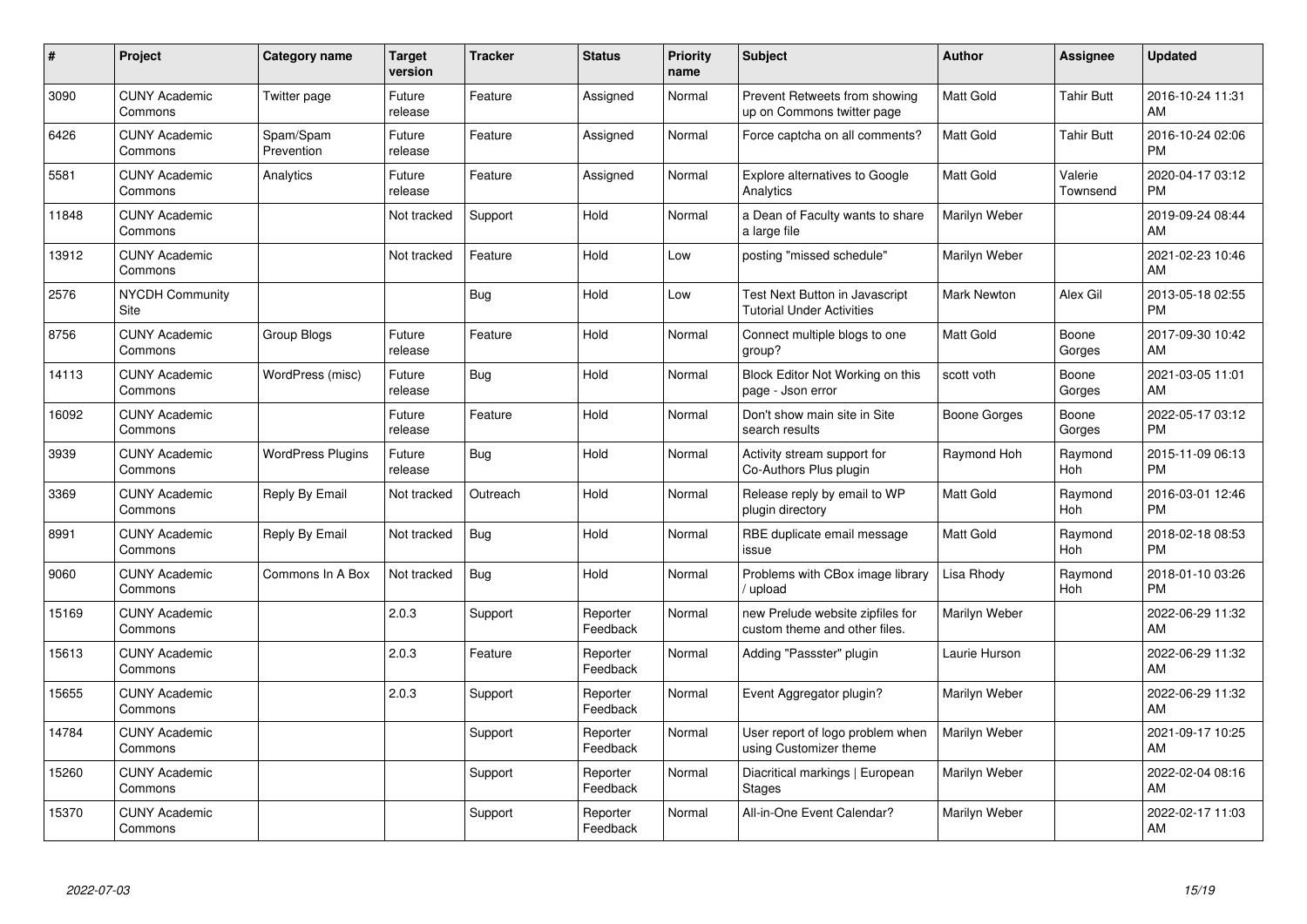| #     | Project                         | <b>Category name</b>      | <b>Target</b><br>version | <b>Tracker</b> | <b>Status</b>        | <b>Priority</b><br>name | <b>Subject</b>                                                                                | <b>Author</b>           | Assignee | <b>Updated</b>                |
|-------|---------------------------------|---------------------------|--------------------------|----------------|----------------------|-------------------------|-----------------------------------------------------------------------------------------------|-------------------------|----------|-------------------------------|
| 16099 | <b>CUNY Academic</b><br>Commons |                           |                          | Support        | Reporter<br>Feedback | Normal                  | request for Newsletter Glue                                                                   | Marilyn Weber           |          | 2022-05-13 12:14<br><b>PM</b> |
| 16290 | <b>CUNY Academic</b><br>Commons |                           |                          | Feature        | Reporter<br>Feedback | Normal                  | Add Table Of Contents Block<br>plug-in                                                        | Raffi<br>Khatchadourian |          | 2022-06-24 10:26<br>AM        |
| 6356  | <b>CUNY Academic</b><br>Commons | <b>WordPress Plugins</b>  | Future<br>release        | Bug            | Reporter<br>Feedback | Low                     | Should Subscribe2 be<br>deprecated?                                                           | Luke Waltzer            |          | 2017-03-20 12:20<br><b>PM</b> |
| 11131 | <b>CUNY Academic</b><br>Commons |                           | Future<br>release        | Feature        | Reporter<br>Feedback | Normal                  | <b>Image Annotation Plugins</b>                                                               | Laurie Hurson           |          | 2019-02-26 11:33<br>AM        |
| 11788 | <b>CUNY Academic</b><br>Commons | <b>WordPress Plugins</b>  | Future<br>release        | Support        | Reporter<br>Feedback | Normal                  | Plugin Request - Browse Aloud                                                                 | scott voth              |          | 2019-09-24 08:42<br>AM        |
| 10273 | <b>CUNY Academic</b><br>Commons | Registration              | Not tracked              | Support        | Reporter<br>Feedback | Normal                  | users combining CF and campus<br>address                                                      | Marilyn Weber           |          | 2019-09-18 10:58<br>AM        |
| 10657 | <b>CUNY Academic</b><br>Commons |                           | Not tracked              | Support        | Reporter<br>Feedback | Normal                  | child theme problems                                                                          | Marilyn Weber           |          | 2018-11-08 01:19<br><b>PM</b> |
| 10769 | <b>CUNY Academic</b><br>Commons | <b>WordPress Themes</b>   | Not tracked              | <b>Bug</b>     | Reporter<br>Feedback | Normal                  | 2011 Theme Sidebar                                                                            | Mark Webb               |          | 2018-12-04 04:09<br><b>PM</b> |
| 10982 | <b>CUNY Academic</b><br>Commons | Domain Mapping            | Not tracked              | Support        | Reporter<br>Feedback | Normal                  | <b>CNAME</b> question                                                                         | scott voth              |          | 2019-01-22 04:29<br><b>PM</b> |
| 11077 | <b>CUNY Academic</b><br>Commons | Events                    | Not tracked              | Feature        | Reporter<br>Feedback | Normal                  | Show event category description<br>in event list view                                         | Raffi<br>Khatchadourian |          | 2019-02-12 10:38<br><b>PM</b> |
| 11120 | <b>CUNY Academic</b><br>Commons | <b>WordPress Plugins</b>  | Not tracked              | Bug            | Reporter<br>Feedback | Normal                  | Events Manager Events Not<br>Showing Up                                                       | Mark Webb               |          | 2019-02-27 04:10<br><b>PM</b> |
| 11415 | <b>CUNY Academic</b><br>Commons | <b>WordPress Plugins</b>  | Not tracked              | Bug            | Reporter<br>Feedback | Normal                  | <b>Blog Subscriptions in Jetpack</b>                                                          | Laurie Hurson           |          | 2019-05-14 10:34<br>AM        |
| 11509 | <b>CUNY Academic</b><br>Commons |                           | Not tracked              | Support        | Reporter<br>Feedback | Normal                  | deleted Page causing a Menu<br>problem?                                                       | Marilyn Weber           |          | 2019-06-04 09:54<br>AM        |
| 11556 | <b>CUNY Academic</b><br>Commons | Courses                   | Not tracked              | Bug            | Reporter<br>Feedback | Normal                  | Instructor name given in course<br>listing                                                    | Tom Harbison            |          | 2019-06-25 04:12<br><b>PM</b> |
| 11771 | <b>CUNY Academic</b><br>Commons |                           | Not tracked              | Support        | Reporter<br>Feedback | Normal                  | post displays in sections                                                                     | Marilyn Weber           |          | 2019-08-20 10:34<br>AM        |
| 11787 | <b>CUNY Academic</b><br>Commons |                           | Not tracked              | Support        | Reporter<br>Feedback | Normal                  | automated comments notifications<br>on ZenDesk                                                | Marilyn Weber           |          | 2019-08-26 06:18<br><b>PM</b> |
| 12198 | <b>CUNY Academic</b><br>Commons |                           | Not tracked              | Bug            | Reporter<br>Feedback | Normal                  | Duplicate listing in My Sites                                                                 | Tom Harbison            |          | 2019-12-09 05:50<br><b>PM</b> |
| 12350 | <b>CUNY Academic</b><br>Commons | <b>Blogs (BuddyPress)</b> | Not tracked              | Support        | Reporter<br>Feedback | Normal                  | URL creation problem                                                                          | Marilyn Weber           |          | 2020-02-03 11:27<br>AM        |
| 12360 | <b>CUNY Academic</b><br>Commons | <b>WordPress Themes</b>   | Not tracked              | Bug            | Reporter<br>Feedback | Normal                  | site just says "DANTE We are<br>currently in maintenance mode,<br>please check back shortly." | Marilyn Weber           |          | 2020-02-04 12:13<br><b>PM</b> |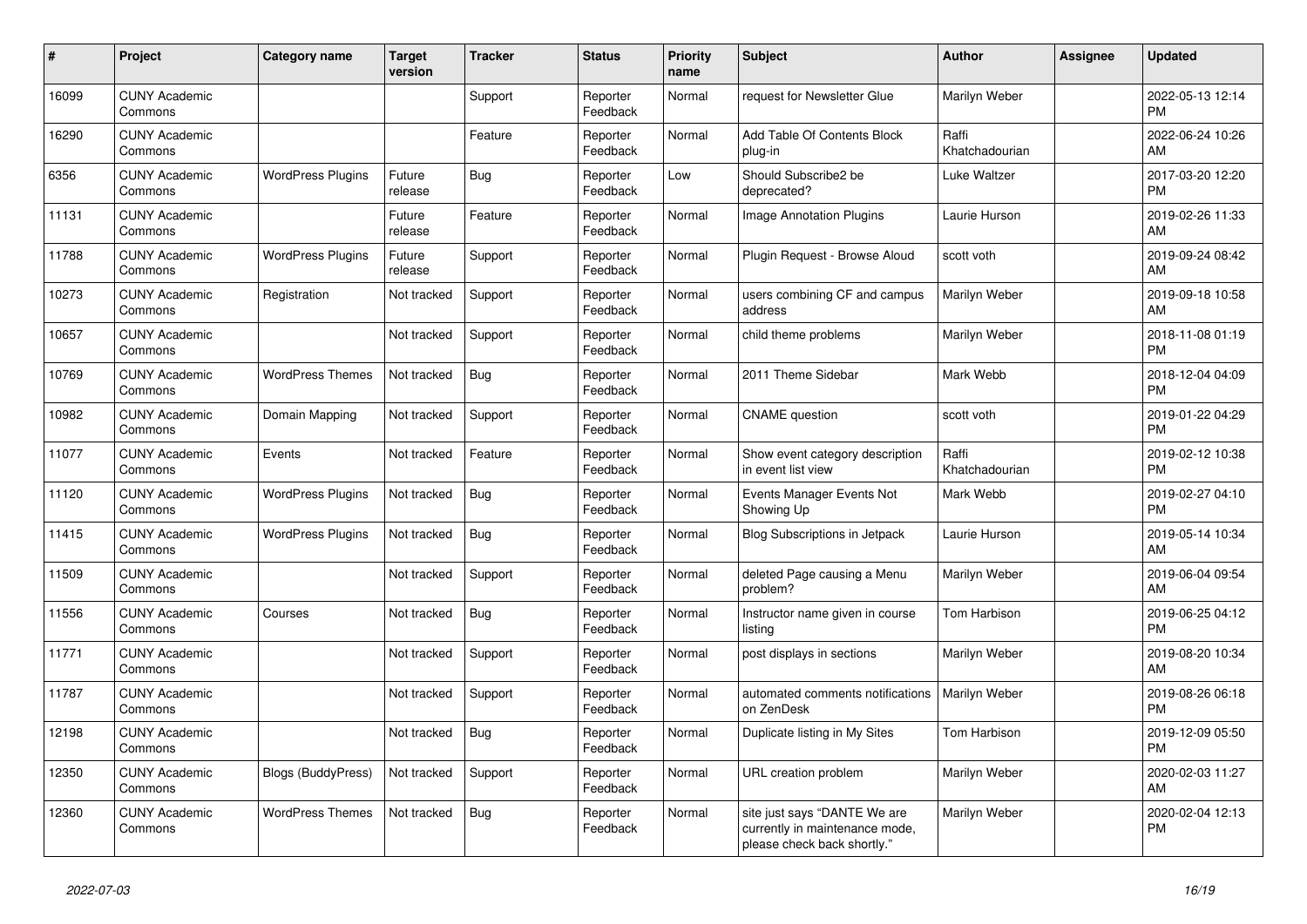| #     | Project                         | <b>Category name</b>     | <b>Target</b><br>version | <b>Tracker</b> | <b>Status</b>        | <b>Priority</b><br>name | <b>Subject</b>                                                                                  | <b>Author</b>        | Assignee        | <b>Updated</b>                |
|-------|---------------------------------|--------------------------|--------------------------|----------------|----------------------|-------------------------|-------------------------------------------------------------------------------------------------|----------------------|-----------------|-------------------------------|
| 13034 | <b>CUNY Academic</b><br>Commons |                          | Not tracked              | Support        | Reporter<br>Feedback | Normal                  | a site is asking people to join the<br>Commons to get a download                                | Marilyn Weber        |                 | 2020-07-12 07:23<br>AM        |
| 13255 | <b>CUNY Academic</b><br>Commons |                          | Not tracked              | Support        | Reporter<br>Feedback | Normal                  | Accessibility problems                                                                          | Marilyn Weber        |                 | 2020-09-01 05:48<br><b>PM</b> |
| 13975 | <b>CUNY Academic</b><br>Commons | Social Paper             | Not tracked              | Support        | Reporter<br>Feedback | Normal                  | can't approve comments on Social<br>Paper paper                                                 | Marilyn Weber        |                 | 2021-02-12 09:33<br>AM        |
| 14074 | <b>CUNY Academic</b><br>Commons | WordPress (misc)         | Not tracked              | Support        | Reporter<br>Feedback | Normal                  | page password protection problem                                                                | Marilyn Weber        |                 | 2021-03-02 11:03<br>AM        |
| 14398 | <b>CUNY Academic</b><br>Commons |                          | Not tracked              | Support        | Reporter<br>Feedback | Normal                  | Events plug-in notification problem                                                             | Marilyn Weber        |                 | 2021-05-11 11:21<br>AM        |
| 14538 | <b>CUNY Academic</b><br>Commons |                          | Not tracked              | Support        | Reporter<br>Feedback | Normal                  | <b>Weebly To Commons</b>                                                                        | Laurie Hurson        |                 | 2021-09-14 10:47<br>AM        |
| 14629 | <b>CUNY Academic</b><br>Commons |                          | Not tracked              | <b>Bug</b>     | Reporter<br>Feedback | Normal                  | Possible Post Order Bug?                                                                        | <b>Syelle Graves</b> |                 | 2021-09-14 10:47<br>AM        |
| 14842 | <b>CUNY Academic</b><br>Commons |                          | Not tracked              | Support        | Reporter<br>Feedback | Normal                  | Question about widgets and block<br>editor                                                      | Gina Cherry          |                 | 2021-10-06 03:01<br><b>PM</b> |
| 14900 | <b>CUNY Academic</b><br>Commons |                          | Not tracked              | Support        | Reporter<br>Feedback | Normal                  | previous theme?                                                                                 | Marilyn Weber        |                 | 2021-10-25 10:31<br>AM        |
| 15176 | <b>CUNY Academic</b><br>Commons |                          | Not tracked              | Support        | Reporter<br>Feedback | Normal                  | Archiving Q Writing & Old<br>Wordpress Sites on the Commons                                     | Laurie Hurson        |                 | 2022-02-08 10:28<br>AM        |
| 15923 | <b>CUNY Academic</b><br>Commons |                          | Not tracked              | Feature        | Reporter<br>Feedback | Normal                  | <b>Bellows Plugin Adjustments</b>                                                               | Laurie Hurson        |                 | 2022-04-20 10:10<br>AM        |
| 12121 | <b>CUNY Academic</b><br>Commons | <b>WordPress Plugins</b> | 2.0.3                    | Feature        | Reporter<br>Feedback | Normal                  | Embedding H5P Iframes on<br>Commons Site                                                        | Laurie Hurson        | Boone<br>Gorges | 2022-06-29 11:32<br>AM        |
| 6014  | <b>CUNY Academic</b><br>Commons | Publicity                | Future<br>release        | Publicity      | Reporter<br>Feedback | Normal                  | Google search listing                                                                           | <b>Matt Gold</b>     | Boone<br>Gorges | 2016-09-21 03:48<br><b>PM</b> |
| 8675  | <b>CUNY Academic</b><br>Commons | User Onboarding          | Future<br>release        | Bug            | Reporter<br>Feedback | Low                     | Add new User search screen calls<br>for the input of email address but<br>doesn't work with one | Paul Hebert          | Boone<br>Gorges | 2017-10-11 11:17<br>AM        |
| 9207  | <b>CUNY Academic</b><br>Commons |                          | Future<br>release        | Support        | Reporter<br>Feedback | Normal                  | display dashboards made in<br>Tableau?                                                          | Marilyn Weber        | Boone<br>Gorges | 2018-04-10 10:42<br>AM        |
| 9211  | <b>CUNY Academic</b><br>Commons | <b>WordPress Plugins</b> | Future<br>release        | Support        | Reporter<br>Feedback | Normal                  | Auto-Role Setting in Forum Plugin<br><b>Causing Some Confusion</b>                              | Luke Waltzer         | Boone<br>Gorges | 2018-03-13 11:44<br>AM        |
| 9289  | <b>CUNY Academic</b><br>Commons | <b>WordPress Plugins</b> | Future<br>release        | Bug            | Reporter<br>Feedback | Normal                  | <b>Email Users Plugin</b>                                                                       | Laurie Hurson        | Boone<br>Gorges | 2018-10-24 12:34<br><b>PM</b> |
| 9947  | <b>CUNY Academic</b><br>Commons | <b>WordPress Plugins</b> | Future<br>release        | Feature        | Reporter<br>Feedback | Normal                  | Install H5P quiz plugin                                                                         | <b>Matt Gold</b>     | Boone<br>Gorges | 2018-09-11 11:01<br>AM        |
| 11945 | <b>CUNY Academic</b><br>Commons | Reckoning                | Future<br>release        | Feature        | Reporter<br>Feedback | Normal                  | Add Comments bubble to<br>Reckoning views                                                       | Boone Gorges         | Boone<br>Gorges | 2019-11-12 05:14<br><b>PM</b> |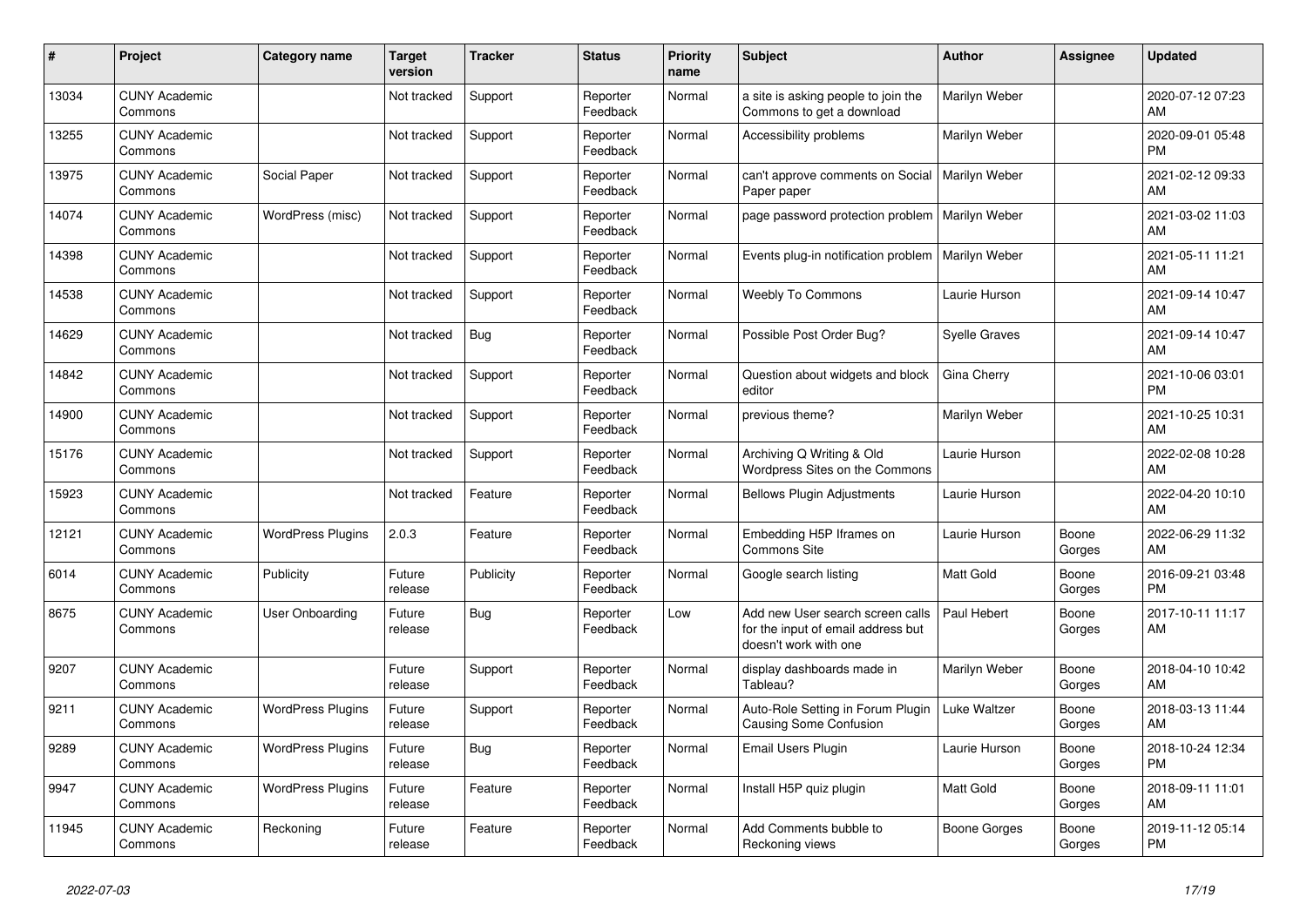| #     | Project                         | <b>Category name</b>       | <b>Target</b><br>version | <b>Tracker</b> | <b>Status</b>        | <b>Priority</b><br>name | <b>Subject</b>                                                       | <b>Author</b>           | <b>Assignee</b> | <b>Updated</b>                |
|-------|---------------------------------|----------------------------|--------------------------|----------------|----------------------|-------------------------|----------------------------------------------------------------------|-------------------------|-----------------|-------------------------------|
| 9515  | <b>CUNY Academic</b><br>Commons | <b>WordPress Plugins</b>   | Not tracked              | Bug            | Reporter<br>Feedback | Normal                  | Text to Speech plugin - "More<br>Slowly" checkbox not working        | scott voth              | Boone<br>Gorges | 2018-06-13 02:26<br><b>PM</b> |
| 9979  | <b>CUNY Academic</b><br>Commons | <b>Email Notifications</b> | Not tracked              | Bug            | Reporter<br>Feedback | Normal                  | Reports of slow email activation<br>emails                           | <b>Matt Gold</b>        | Boone<br>Gorges | 2018-08-29 09:40<br><b>PM</b> |
| 10040 | <b>CUNY Academic</b><br>Commons | WordPress (misc)           | Not tracked              | <b>Bug</b>     | Reporter<br>Feedback | Normal                  | User doesn't see full list of themes                                 | <b>Matt Gold</b>        | Boone<br>Gorges | 2018-07-25 10:12<br>AM        |
| 10678 | <b>CUNY Academic</b><br>Commons |                            | Not tracked              | <b>Bug</b>     | Reporter<br>Feedback | High                    | Newsletter Plugin Not Sending<br><b>Out Newsletters</b>              | Mark Webb               | Boone<br>Gorges | 2019-09-16 09:38<br><b>PM</b> |
| 11386 | <b>CUNY Academic</b><br>Commons | WordPress - Media          | Not tracked              | Support        | Reporter<br>Feedback | Normal                  | disappearing images                                                  | scott voth              | Boone<br>Gorges | 2019-05-14 10:32<br>AM        |
| 11449 | <b>CUNY Academic</b><br>Commons | WordPress - Media          | Not tracked              | Support        | Reporter<br>Feedback | Normal                  | Cloning Media Library for JITP<br>from Staging to Production Site    | <b>Patrick DeDauw</b>   | Boone<br>Gorges | 2019-05-13 12:00<br><b>PM</b> |
| 14483 | <b>CUNY Academic</b><br>Commons | WordPress - Media          | Not tracked              | Bug            | Reporter<br>Feedback | Normal                  | <b>Wordpress PDF Embed Stopped</b><br>Working after JITP Media Clone | Patrick DeDauw          | Boone<br>Gorges | 2021-05-20 01:51<br><b>PM</b> |
| 14504 | <b>CUNY Academic</b><br>Commons |                            | Not tracked              | Publicity      | Reporter<br>Feedback | Normal                  | Adding showcases to home page<br>menu                                | Laurie Hurson           | Boone<br>Gorges | 2022-01-19 03:26<br><b>PM</b> |
| 15242 | <b>CUNY Academic</b><br>Commons | Performance                | Not tracked              | Bug            | Reporter<br>Feedback | Normal                  | Slugist site                                                         | Raffi<br>Khatchadourian | Boone<br>Gorges | 2022-02-07 11:14<br>AM        |
| 1544  | <b>CUNY Academic</b><br>Commons | Groups (misc)              | Future<br>release        | Feature        | Reporter<br>Feedback | Normal                  | Group Filtering and Sorting                                          | <b>Matt Gold</b>        | Chris Stein     | 2019-03-01 02:25<br><b>PM</b> |
| 12446 | <b>CUNY Academic</b><br>Commons | Groups (misc)              | Future<br>release        | Feature        | Reporter<br>Feedback | Normal                  | Toggle default site to group forum<br>posting                        | Laurie Hurson           | Laurie Hurson   | 2020-03-10 11:57<br>AM        |
| 2573  | <b>NYCDH Community</b><br>Site  |                            |                          | Feature        | Reporter<br>Feedback | Normal                  | Add dh nyc twitter list feed to site                                 | <b>Mark Newton</b>      | Matt Gold       | 2013-05-16 11:42<br><b>PM</b> |
| 11493 | <b>CUNY Academic</b><br>Commons | Domain Mapping             | Not tracked              | Support        | Reporter<br>Feedback | Normal                  | Domain Mapping Request - Talia<br>Schaffer                           | scott voth              | Matt Gold       | 2019-08-06 08:39<br>AM        |
| 12484 | <b>CUNY Academic</b><br>Commons |                            | Not tracked              | Support        | Reporter<br>Feedback | Normal                  | Sign up Code for COIL Course<br>starting in March                    | Laurie Hurson           | Matt Gold       | 2020-03-02 02:26<br><b>PM</b> |
| 15516 | <b>CUNY Academic</b><br>Commons | <b>WordPress Plugins</b>   |                          | Bug            | Reporter<br>Feedback | Normal                  | Can't publish or save draft of post<br>on wordpress.com              | Raffi<br>Khatchadourian | Raymond<br>Hoh  | 2022-03-02 05:52<br><b>PM</b> |
| 16110 | <b>CUNY Academic</b><br>Commons |                            |                          | Support        | Reporter<br>Feedback | Normal                  | remove Creative Commons<br>license from pages?                       | Marilyn Weber           | Raymond<br>Hoh  | 2022-05-17 06:11<br><b>PM</b> |
| 16245 | <b>CUNY Academic</b><br>Commons | WordPress (misc)           |                          | Bug            | Reporter<br>Feedback | Normal                  | Save Button missing on<br><b>WordPress Profile page</b>              | scott voth              | Raymond<br>Hoh  | 2022-06-16 03:09<br><b>PM</b> |
| 7115  | <b>CUNY Academic</b><br>Commons | Groups (misc)              | Future<br>release        | Feature        | Reporter<br>Feedback | Normal                  | make licensing info clear during<br>group creation                   | <b>Matt Gold</b>        | Raymond<br>Hoh  | 2020-12-08 11:32<br>AM        |
| 11971 | <b>CUNY Academic</b><br>Commons | <b>Email Notifications</b> | Future<br>release        | <b>Bug</b>     | Reporter<br>Feedback | Low                     | Pictures obscured in emailed post<br>notifications                   | Marilyn Weber           | Raymond<br>Hoh  | 2019-11-21 01:14<br><b>PM</b> |